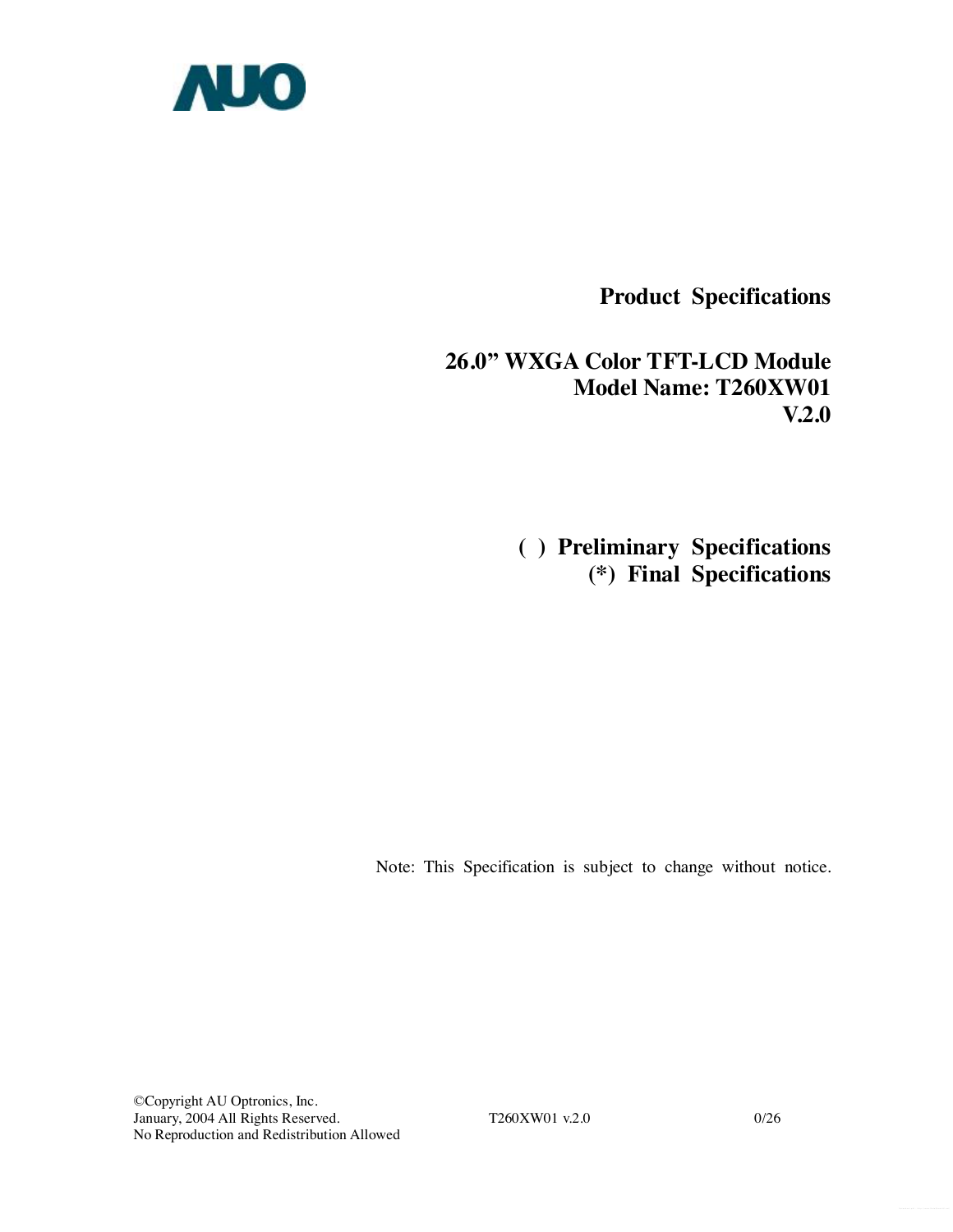

# **Contents**

| <b>No</b>      | <b>ITEM</b>                        |  |
|----------------|------------------------------------|--|
|                | COVER                              |  |
|                | <b>CONTENTS</b>                    |  |
|                | RECORD OF REVISIONS                |  |
| 1              | <b>GENERAL DESCRIPTION</b>         |  |
| $\overline{c}$ | ABSOLUTE MAXIMUM RATINGS           |  |
| 3              | ELECTRICAL SPECIFICATIONS          |  |
| $3 - 1$        | ELECTRICAL CHARACTREISTICS         |  |
| $3-2$          | <b>INTERFACE CONNECTIONS</b>       |  |
| $3-3$          | <b>INPUT TIMING SPECIFICATIONS</b> |  |
| $3-4$          | COLOR INPUT DATA REFERNECE         |  |
| $3-5$          | POWER SEQUENCE                     |  |
|                |                                    |  |
| 4              | OPTICAL SFECIFICATIONS             |  |
| 5              | MECHANICAL CHARACTERISTICS         |  |
| 6              | <b>RELIABLITY</b>                  |  |
| 7              | INTERNATIONAL STANDARDS            |  |
| $7-1$          | SAFETY                             |  |
| $7 - 2$        | EMC                                |  |
| 8              | Packing                            |  |
| 9              | <b>PRECAUTIONS</b>                 |  |
|                |                                    |  |
|                |                                    |  |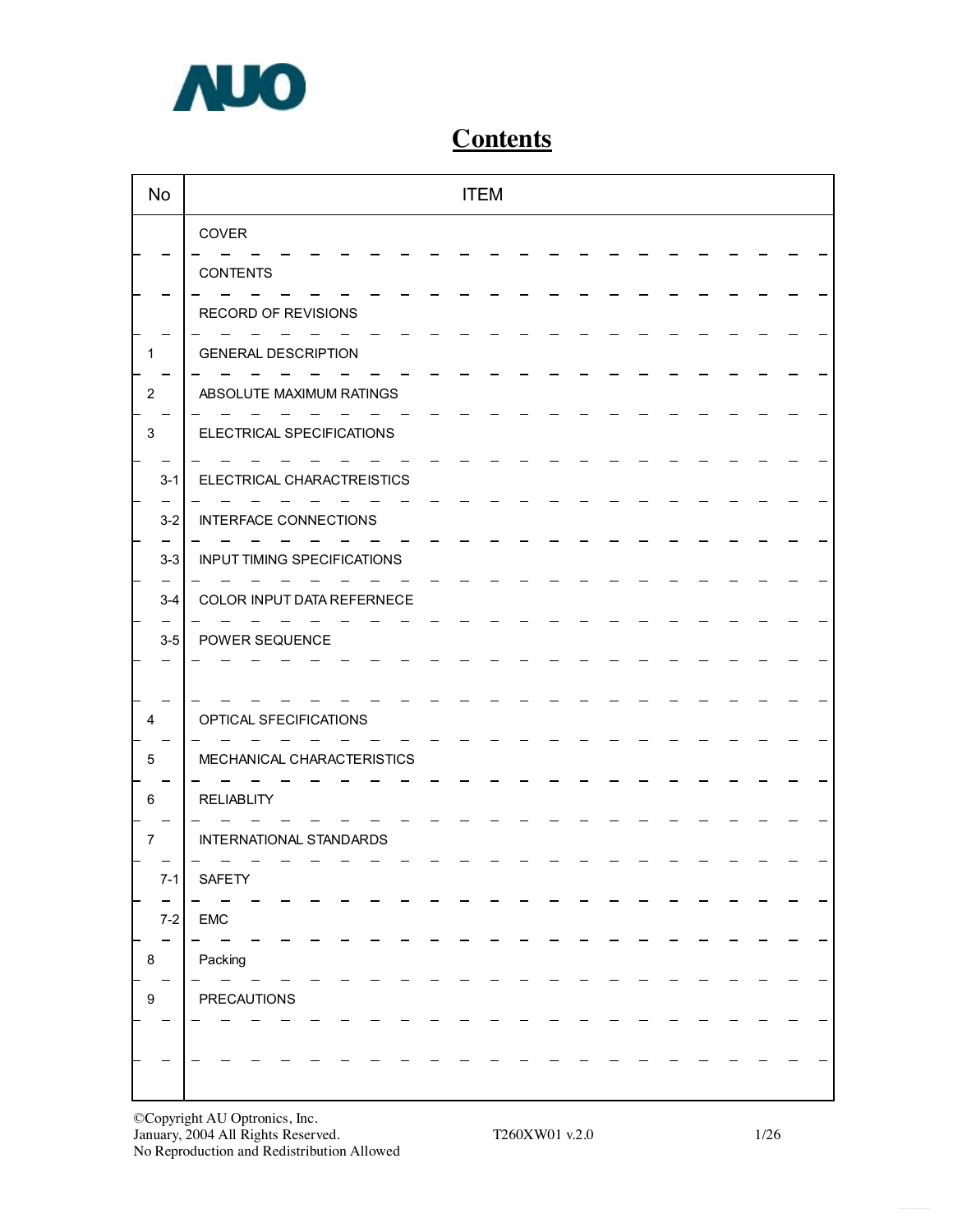

## **Record of Revision**

| <b>Version</b> | <b>Date</b> | No             |                               |                                                                | <b>Old Description</b>                                                        |            |            |                                                                               |                | <b>New Description</b>  | <b>Remark</b> |
|----------------|-------------|----------------|-------------------------------|----------------------------------------------------------------|-------------------------------------------------------------------------------|------------|------------|-------------------------------------------------------------------------------|----------------|-------------------------|---------------|
| 0.901          | Dec.8'03    |                | All All issued by V.901       |                                                                |                                                                               |            |            |                                                                               |                |                         |               |
| 2.0            | Feb.4'04    | $\overline{c}$ |                               |                                                                |                                                                               |            |            |                                                                               |                |                         | Update        |
|                |             |                |                               |                                                                | Humidity (%)RH : 5,10,40,60                                                   |            |            | Humidity (%)RH : 10,40,60                                                     |                |                         |               |
|                |             | 2              |                               |                                                                |                                                                               |            |            | N.A.                                                                          |                |                         | Update        |
|                |             | $3-1$          |                               |                                                                | $T+1$                                                                         |            |            | Form to                                                                       |                | $\gamma\gamma_{\rm HI}$ | Update        |
|                |             |                | LCD: (max)                    |                                                                |                                                                               |            |            | LCD: (max)                                                                    |                |                         |               |
|                |             |                |                               |                                                                | Power Supply Input Current: 1.8                                               |            |            | Power Supply Input Current: 2.2                                               |                |                         |               |
|                |             |                |                               |                                                                | Power Consumption: 9.45                                                       |            |            | Power Consumption: 11                                                         |                |                         |               |
|                |             |                |                               |                                                                |                                                                               |            |            | 3-2 Backlight Connector Pin configuration -electrical Specification           |                |                         |               |
|                |             |                |                               |                                                                | Oscillating frequency: 68(max)                                                |            |            | $66$ (max)                                                                    |                |                         | Update        |
|                |             |                |                               |                                                                | PWM frequency: 250(min); 290(max)                                             |            |            | 255(min.); 285 (max)                                                          |                |                         | Update        |
|                |             |                |                               | Input Specification: Connection of brightness control terminal |                                                                               |            |            |                                                                               |                |                         |               |
|                |             |                | Open: Max Brightness          |                                                                | (1) Bright control by the variable resistor:<br>VDIM-GND 10kΩ: Max Brightness |            |            | N.A.                                                                          |                |                         | Update        |
|                |             |                |                               |                                                                | (2) Bright control by the voltage:<br>Open: Max Brightness                    |            |            | N.A.                                                                          |                |                         | Update        |
|                |             | $3-3$          | Timing Table (Old)<br>DE mode |                                                                |                                                                               |            |            |                                                                               |                |                         | Update        |
|                |             |                | Parameter                     |                                                                | Symbol                                                                        | Min.       | Typ.       | Max.                                                                          | Unit           | Condition               |               |
|                |             |                | Clock Frequency               | Period                                                         | 1/Tc<br>TH                                                                    | 50<br>1320 | 65         | 85<br>1600                                                                    | MHz            |                         |               |
|                |             |                | Horizontal                    | Active                                                         | THD                                                                           | 1280       | 1280       | 1280                                                                          |                |                         |               |
|                |             |                | Vertical                      | Period                                                         | TV                                                                            | 774        |            | 1024                                                                          |                |                         |               |
|                |             |                |                               | Active                                                         | TVD                                                                           | 768        | 768        | 768<br>* TCH,TCL,TDS,TDH,TES : refer to timing specification of LVDS Tx chip. |                |                         |               |
|                |             |                | (New)                         |                                                                |                                                                               |            |            |                                                                               |                |                         |               |
|                |             |                | DE only mode                  |                                                                |                                                                               |            |            |                                                                               |                |                         |               |
|                |             |                | Parameter<br>Clock Frequency  |                                                                | Symbol<br>$1/$ TC                                                             | Min.<br>55 | Тур.<br>65 | Max<br>75                                                                     | Unit<br>MHz    | Condition               |               |
|                |             |                | Hayne Frequency               |                                                                | $\overline{\phantom{a}}$                                                      | 47.5       | 4B.5       | 48.5                                                                          | KHz            |                         |               |
|                |             |                | Vsync Frequency               | Period                                                         | $\sim$<br>TH                                                                  | 47<br>1340 | 60<br>1344 | 66<br>1600                                                                    | Hiz<br>clocks  |                         |               |
|                |             |                | Horizontal                    | Active                                                         | THD                                                                           | 1280       | 1280       | <b>12BO</b>                                                                   | clocks         |                         |               |
|                |             |                | Vertical                      | Period<br>Active                                               | TV<br>TVD                                                                     | 776<br>768 | 806<br>768 | 850<br>768                                                                    | lines<br>lines |                         |               |
|                |             |                |                               |                                                                |                                                                               |            |            | * TCH,TCL,TDS,TDH,TES : refer to timing specification of LVDS Tx chip.        |                |                         |               |

 $\overline{\phantom{a}}$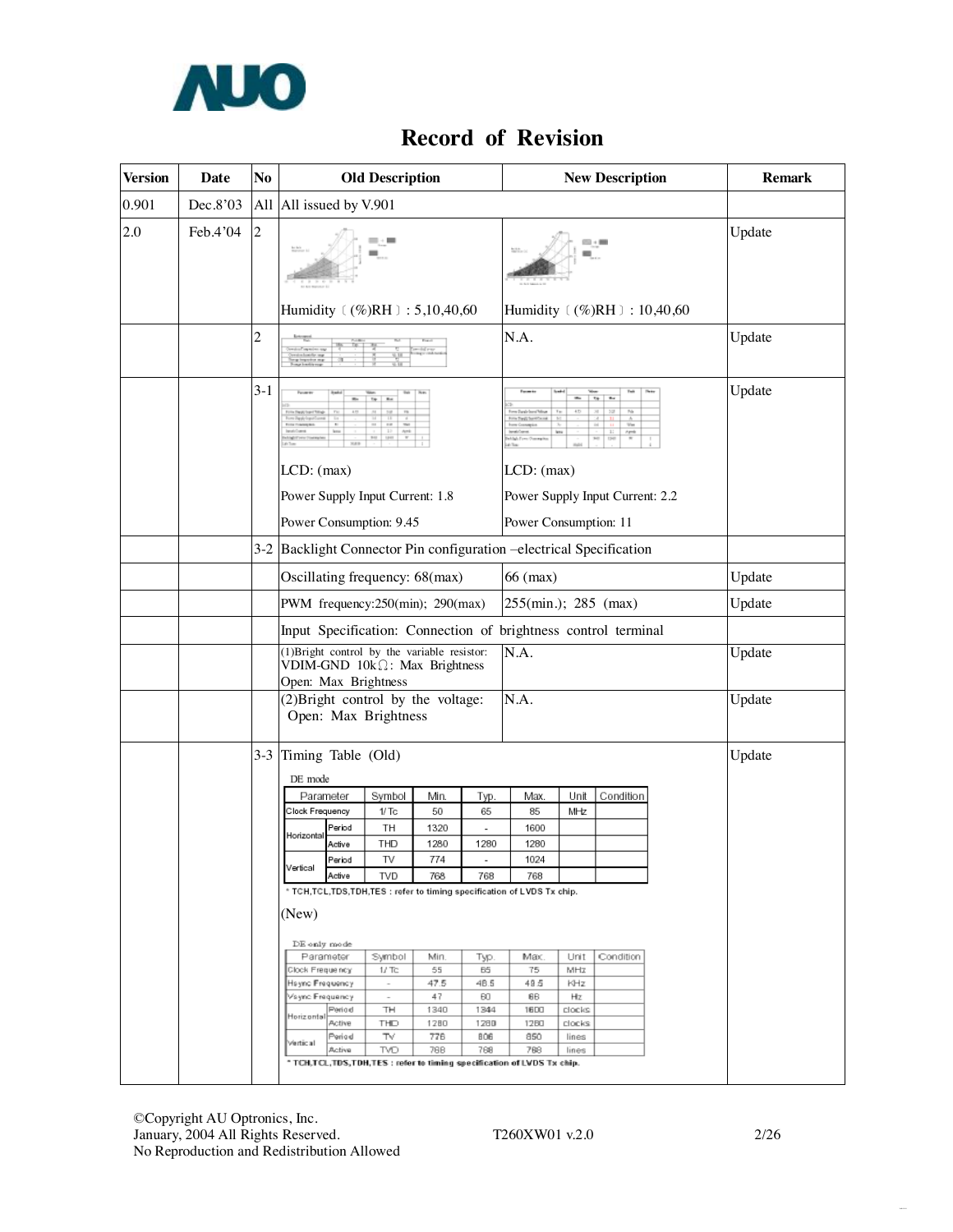

| <b>Version</b> | Date          | No | <b>Old Description</b>                       | <b>New Description</b>         | <b>Remark</b> |
|----------------|---------------|----|----------------------------------------------|--------------------------------|---------------|
| 2.0            | Feb.4'04 3-5  |    | Power Sequence-Power rising time $(t1)$ Min. | 470; Max.<br>$1000$ ; unit: us | Update        |
|                |               |    | Min. $1$ ; Max $30$ ; unit: ms               |                                |               |
|                |               | 5  | Mechanical Characteristics:                  | ME Drawing (w/ tolerance)      | Update        |
|                |               |    | ME Drawing                                   |                                |               |
|                |               | 6  | Reliability Test Condition                   | (5) Thermal Shock Test         | Add           |
|                |               |    |                                              | (6) Electrostatic Discharge    |               |
|                |               | 8  | Packing: Carton size                         |                                |               |
|                |               |    | $810(L) * 270(W) * 490(H)$                   | $767(L) * 270(W) * 490(H)$     | Update        |
|                | Jul. $8'04 5$ |    | Mechanical Characteristics: ME               | $(1)$ Front bezel with AUO     | Update        |
|                |               |    | Drawing                                      | (2) Rear side label changed    |               |
|                |               | 8  | Packing                                      | New Carton Label design        | Update        |
|                |               |    |                                              |                                |               |

 $\ddotsc$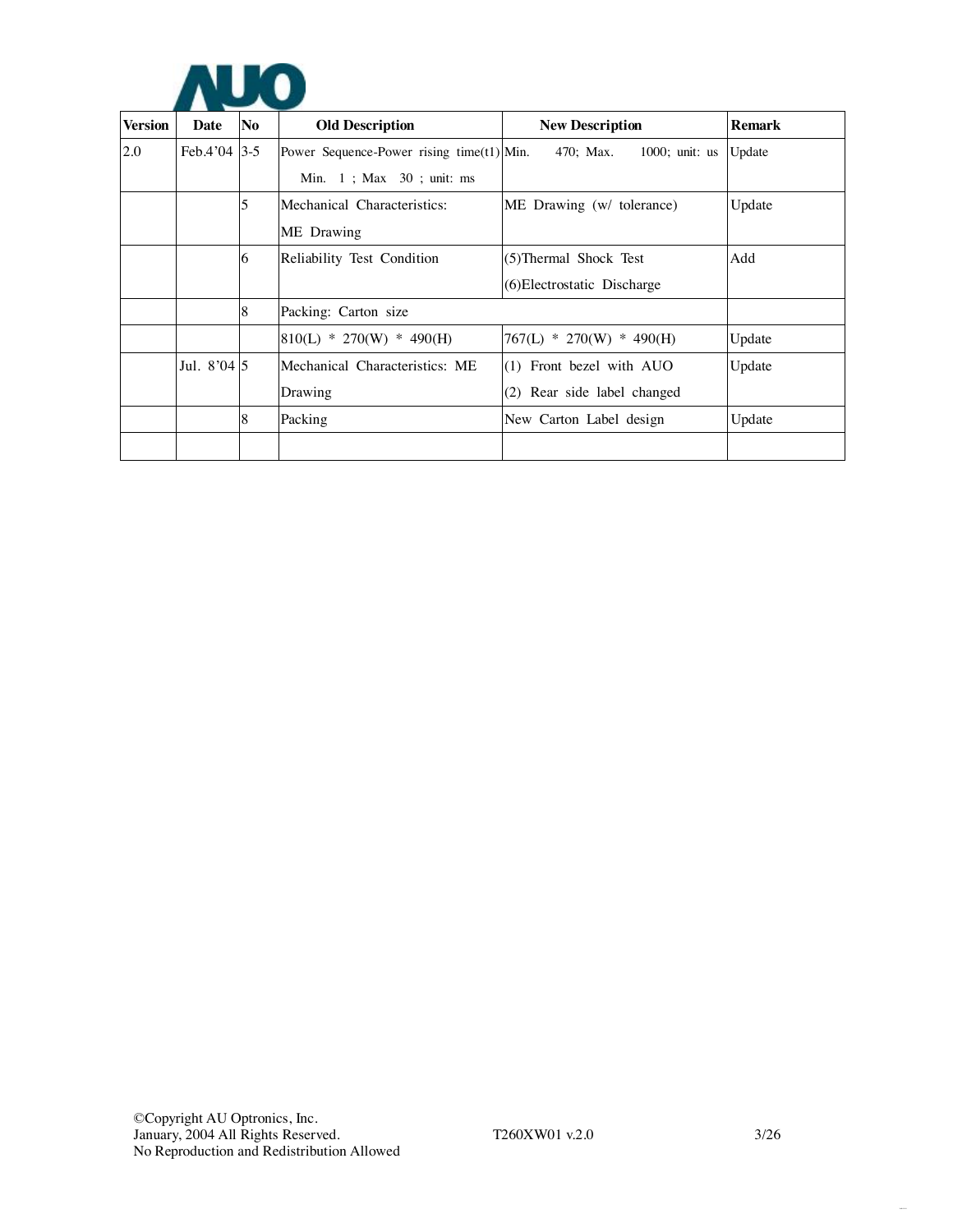

## **1. General Description**

This specification applies to the 26.0 inch Color TFT-LCD Module T260XW01. This LCD module has a TFT active matrix type liquid crystal panel 1280x768 pixels, and diagonal size of 26.0 inch. This module supports 1280x768 XGA-WIDE mode (Non-interlace). Each pixel is divided into Red, Green and Blue sub-pixels or dots which are arranged in vertical stripes. Gray scale or the brightness of the sub-pixel color is determined with a 8-bit gray scale signal for each dot.

The T260XW01 has been designed to apply the 8-bit 1 channel LVDS interface method. It is intended to support displays where high brightness, wide viewing angle, high color saturation, and high color depth are very important.

## **\* General Information**

| <b>Items</b>              | <b>Specification</b>            | Unit          | <b>Note</b>                |
|---------------------------|---------------------------------|---------------|----------------------------|
| <b>Active Screen Size</b> | 26 inches                       |               |                            |
| <b>Display Area</b>       | 566.40 (H) x 339.84(V)          | mm            |                            |
| <b>Outline Dimension</b>  | 620.8(H) x 389.00(V) x 39.5*(D) | mm            | Inverter w/ plastic shield |
| <b>Driver Element</b>     | a-Si TFT active matrix          |               |                            |
| <b>Display Colors</b>     | 16.7M                           | <b>Colors</b> |                            |
| Number of Pixels          | $1280 \times 768$               | Pixel         |                            |
| <b>Pixel Arrangement</b>  | <b>RGB</b> vertical stripe      |               |                            |
| $Pixel$ Pitch $(H x V)$   | $0.4425 \times 0.4425$          | mm            |                            |
| <b>Surface Treatment</b>  | <b>Hard-Coating, LR</b>         |               |                            |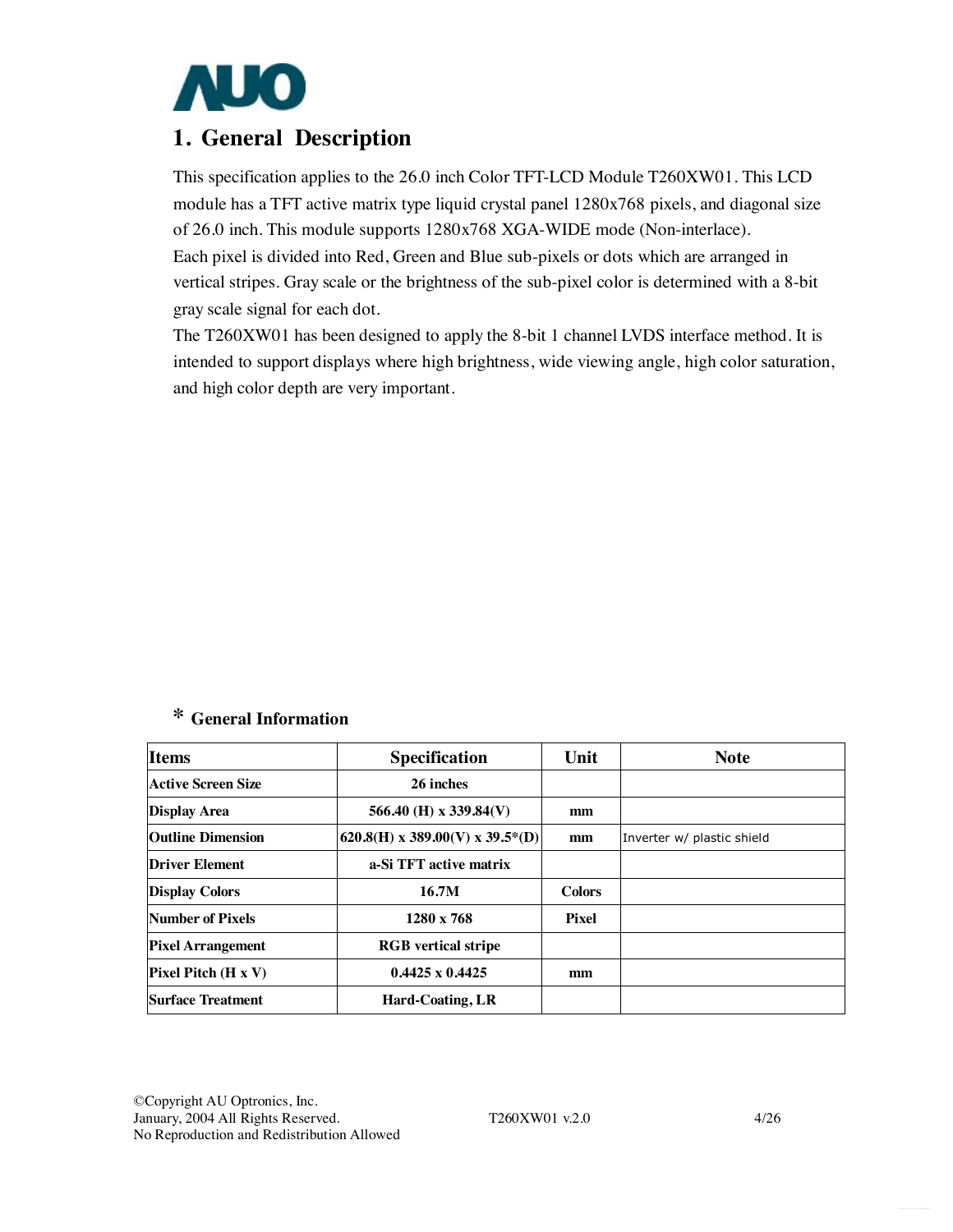

## **2. Absolute Maximum Ratings**

The following are maximum values which, if exceeded, may cause faulty operation or damage to the unit.

| <b>Parameter</b>                  | <b>Symbol</b>              | Min.   | Max. | Unit     | <b>Note</b>           |
|-----------------------------------|----------------------------|--------|------|----------|-----------------------|
| <b>Power Input Voltage</b>        | Vcc                        | $-0.3$ | 5.5  | $V_{dc}$ | At $25\pm5^{\circ}$ C |
| <b>Operating Temperature</b>      | $\bf{Top}$                 | 00     | 50   | $\sim$   |                       |
| <b>Storage Temperature</b>        | $\mathbf{H}_{\mathrm{ST}}$ | $-20$  | 60   |          |                       |
| <b>Operating Ambient Humidity</b> | $H_{OP}$                   | 10     | 90   | %RH      |                       |
| <b>Storage Humidity</b>           | $\mathbf{H}_{\mathrm{ST}}$ | 10     | 90   | $\%RH$   |                       |



Note: The relative humidity must not exceed 90% non-condensing at temperatures of 40℃ or less. At temperatures greater than  $40^{\circ}\text{C}$ , the wet bulb temperature must not exceed 39°C. When operate at low temperatures, the brightness of CCFL will drop and the life time of CCFL will be reduced. Environment

Note: When the lamp is lighted at the conditions of ambient temperature under 0℃, there is possibility that the lamp lights pinkish.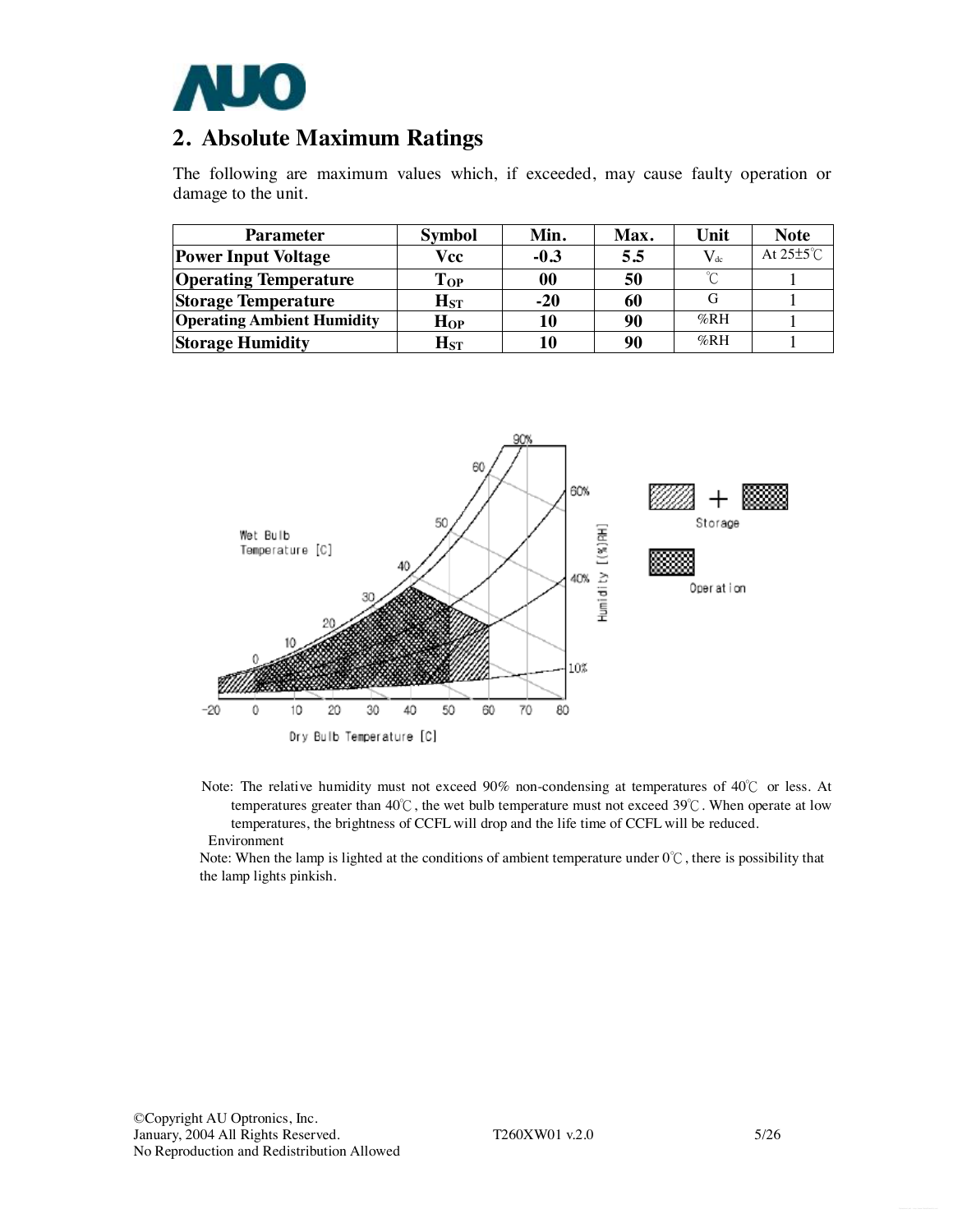

## **3. Electrical Specification**

## **3-1 Electrical Characteristics**

The T260XW01 requires two power inputs. One is employed to power the LCD electronics and to drive the TFT array and liquid crystal. The second input which powers the CCFL, is typically generated by an inverter.

| <b>Parameter</b>                   | <b>Symbol</b> |                          | <b>Values</b> | Unit                     | <b>Notes</b> |                |
|------------------------------------|---------------|--------------------------|---------------|--------------------------|--------------|----------------|
|                                    |               | Min                      | Typ           | Max                      |              |                |
| LCD:                               |               |                          |               |                          |              |                |
| Power Supply Input Voltage         | Vcc           | 4.75                     | 5.0           | 5.25                     | Vdc          |                |
| Power Supply Input Current         | <b>Icc</b>    | $\overline{\phantom{a}}$ | 1.6           | 2.2                      | A            |                |
| Power Consumption                  | $P_{\rm C}$   | $\qquad \qquad -$        | 8.0           | 11                       | Watt         |                |
| Inrush Current                     | $I_{RUSH}$    |                          |               | 2.5                      | Apeak        |                |
| <b>Backlight Power Consumption</b> |               |                          | 94.8          | 124.8                    | W            | ш              |
| Lamp Life Time                     |               | 50,000                   |               | $\overline{\phantom{0}}$ |              | $\overline{2}$ |

**Note:** The design of the inverter must have specifications for the lamp in LCD Assembly.

- The performance of the Lamp in LCM, for example life time or brightness, is extremely influenced by the characteristics of the DC-AC Inverter. So all the parameters of an inverter should be carefully designed so as not to produce too much leakage current from high-voltage output of the inverter. When you design or order the inverter, please make sure unwanted lighting caused by the mismatch of the lamp and the inverter (no lighting, flicker, etc) never occurs. When you confirm it, the LCD Assembly should be operated in the same condition as installed in your instrument.
- Note: Do not attach a conducting tape to lamp connecting wire. If the lamp wire attach to conducting tape, TFT-LCD Module have a low luminance and the inverter has abnormal action because leakage current occurs between lamp wire and conducting tape.

Data Sheet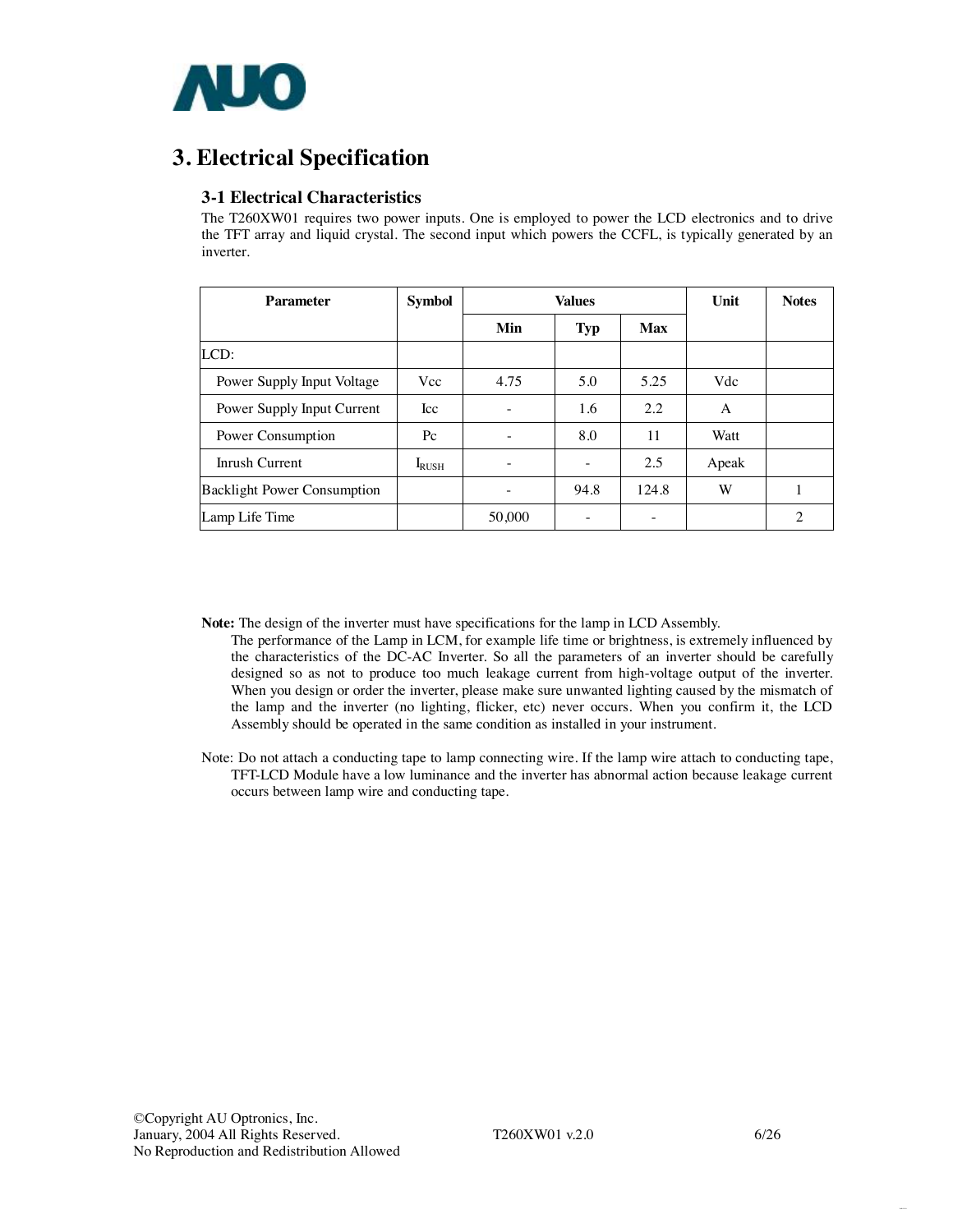

## **3-2 Interface Connections**

- LCD Connector (CN1): DF19G-20P-1H (HRS) or equivalent
- Mating Connector : DF19G-20S-1H (HRS) or equivalent
- LVDS Transmitter: DS90C385 (N.S.) or THC63LVDM83A (THINE) or equivalent

| Pin No.        | <b>Symbol</b> | <b>Function</b>                               | <b>Polarity</b> | <b>Output Pin #</b> |
|----------------|---------------|-----------------------------------------------|-----------------|---------------------|
|                | Vcc           | Power Supply +5.0V                            |                 |                     |
| $\overline{2}$ | Vcc           | Power Supply +5.0V                            |                 |                     |
| 3              | <b>GND</b>    | Power Ground                                  |                 |                     |
| $\overline{4}$ | <b>GND</b>    | Power Ground                                  |                 |                     |
| 5              | RX0-          | LVDS Receiver Signal (-)                      | Negative        |                     |
| 6              | $RX0+$        | LVDS Receiver Signal $(+)$                    | Positive        |                     |
| 7              | <b>GND</b>    | Ground                                        |                 |                     |
| 8              | $RX1-$        | LVDS Receiver Signal (-)                      | Negative        |                     |
| 9              | $RX1+$        | LVDS Receiver Signal $(+)$                    | Positive        |                     |
| 10             | GND           | Ground                                        |                 |                     |
| 11             | $RX2-$        | LVDS Receiver Signal (-)                      | Negative        |                     |
| 12             | $RX2+$        | $\overline{\text{LVD}}$ S Receiver Signal (+) | Positive        |                     |
| 13             | <b>GND</b>    | Ground                                        |                 |                     |
| 14             | <b>RXCLK-</b> | LVDS Receiver Clock Signal (-)                | Negative        |                     |
| 15             | RXCLK+        | LVDS Receiver Clock Signal (+)                | Positive        |                     |
| 16             | GND           | Ground                                        |                 |                     |
| 17             | $RX3-$        | LVDS Receiver Signal (-)                      | Negative        |                     |
| 18             | $RX3+$        | LVDS Receiver Signal $(+)$                    | Positive        |                     |
| 19             | <b>GND</b>    | Ground                                        |                 |                     |
| 20             | NC            | Reserved                                      |                 |                     |

Note: 1. All GND (ground) pins should be connected together and also be connected to the LCD's metal frame.

All Vcc (power input) pins should be connected together.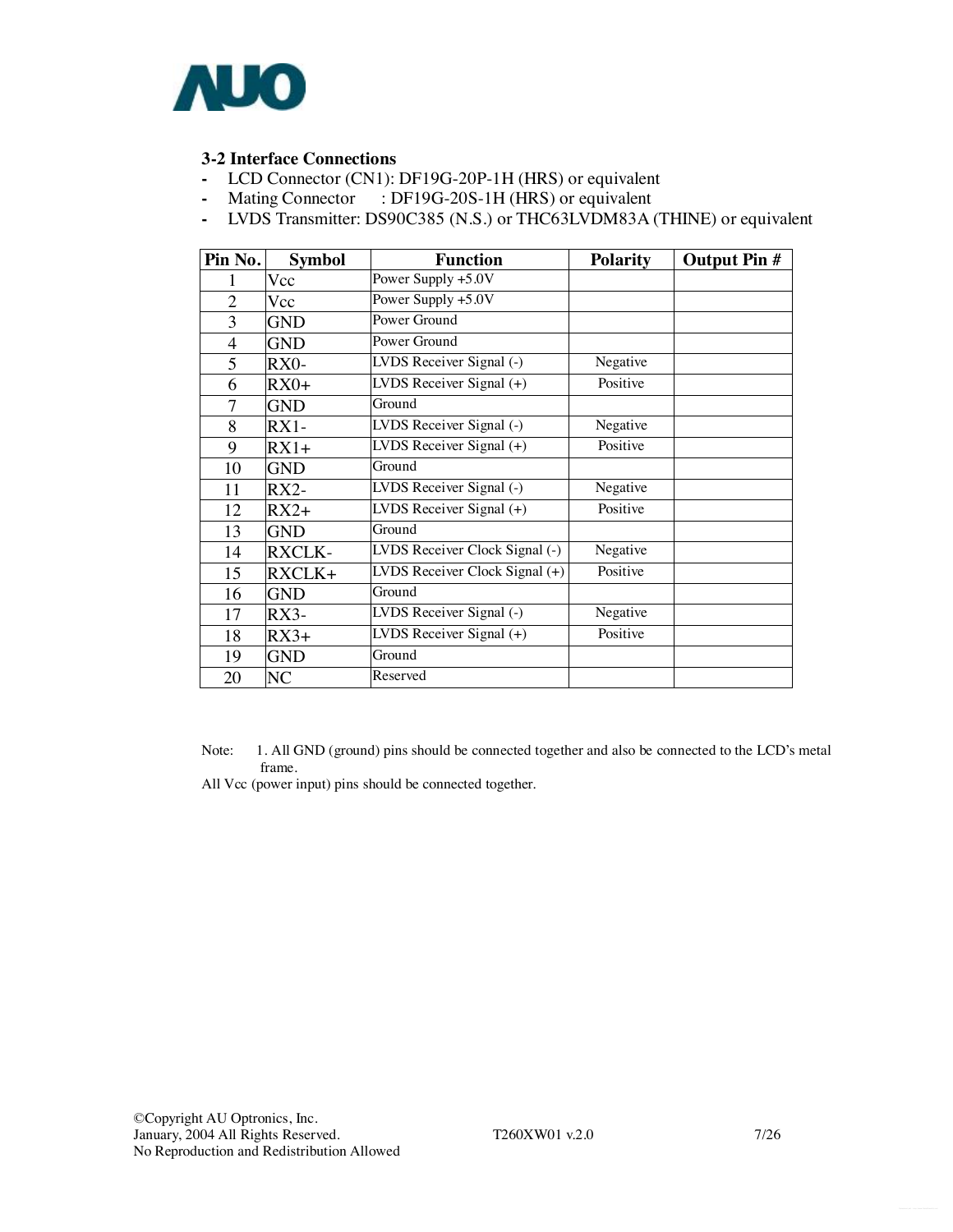

## **LVDS Order**

1.LVDS\_ORDER =L



2. LVDS\_ORDER =H

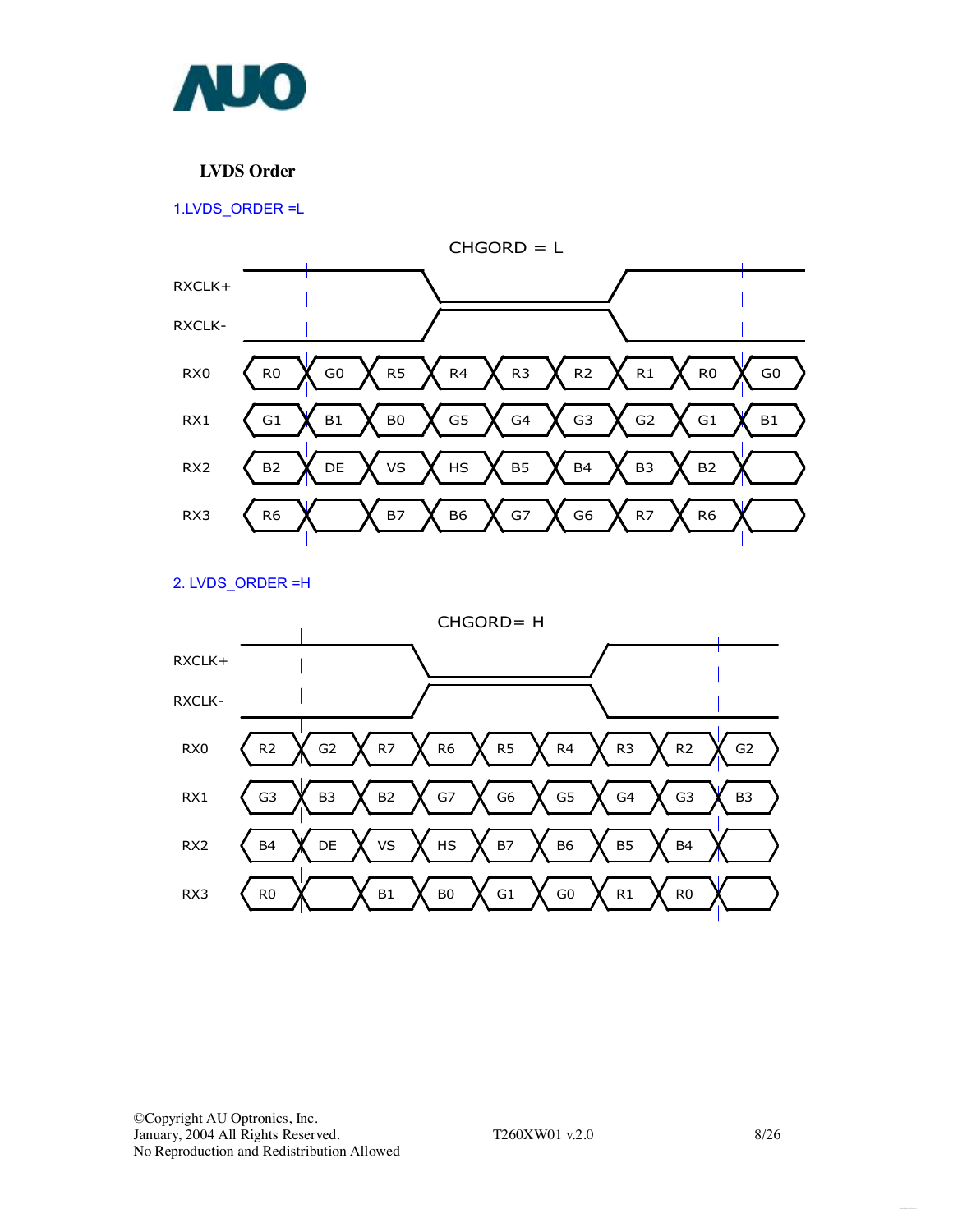

No ITEM SYMBOL TEST **CONDITION** MIN TYP MAX UNIT MEASURING **CIRCUIT** 1 | Input voltage | VDDB | 22.8 | 24.0 | 25.2 | V 2 Input current IDDB VDDB=24V,MAX brightness 3500 3950 4400 mA  $3$  Oscillating frequency F0 VDDB=24V 58 62 66 kHz 4 PWM frequency FBI VDDB=24V 255 270 285 Hz ON BLON VDDB=24V 2.0 - 5.0 V or OPEN 5 ON/OFF Control voltage OFF BLON VDDB=24V  $\vert$  0  $\vert$  - 0.8 V  $\begin{array}{|c|c|c|c|c|c|}\n\hline\n\end{array}$  MAX VDIM VDDB=24V - 1.0 - V Dimming Control voltage MIN VDIM VDDB=24V  $-$  0  $-$  V

(Ta=25±5℃)

2.**Input specification** 

| No. | Signal name | Feature    |
|-----|-------------|------------|
| 1   | <b>VDDB</b> | $+24V$     |
| 2   | <b>VDDB</b> | $+24V$     |
| 3   | <b>VDDB</b> | $+24V$     |
| 4   | <b>VDDB</b> | $+24V$     |
| 5   | <b>VDDB</b> | $+24V$     |
| 6   | <b>GNDB</b> | <b>GND</b> |
| 7   | <b>GNDB</b> | <b>GND</b> |
| 8   | <b>GNDB</b> | <b>GND</b> |
| 9   | <b>GNDB</b> | <b>GND</b> |
| 10  | <b>GNDB</b> | GND        |

#### CN1: S10B-PH-SM3-TB(JST) CN2: S12B-PH-SM3-TB(JST)

| No. | Signal name | Feature    | No. | Signal name | Feature        |                    |
|-----|-------------|------------|-----|-------------|----------------|--------------------|
|     | <b>VDDB</b> | $+24V$     |     | <b>VDDB</b> | $+24V$         |                    |
| 2   | <b>VDDB</b> | $+24V$     | 2   | VDDB        | $+24V$         |                    |
| 3   | <b>VDDB</b> | $+24V$     | 3   | <b>VDDB</b> | $+24V$         |                    |
| 4   | <b>VDDB</b> | $+24V$     | 4   | VDDB        | $+24V$         |                    |
| 5   | <b>VDDB</b> | $+24V$     | 5   | <b>VDDB</b> | $+24V$         |                    |
| 6   | <b>GNDB</b> | <b>GND</b> | 6   | <b>GNDB</b> | <b>GND</b>     |                    |
| 7   | <b>GNDB</b> | <b>GND</b> | 7   | <b>GNDB</b> | <b>GND</b>     |                    |
| 8   | <b>GNDB</b> | <b>GND</b> | 8   | <b>GNDB</b> | <b>GND</b>     |                    |
| 9   | <b>GNDB</b> | <b>GND</b> | 9   | <b>GNDB</b> | <b>GND</b>     |                    |
| 10  | <b>GNDB</b> | <b>GND</b> | 10  | <b>GNDB</b> | <b>GND</b>     |                    |
|     |             |            | 11  | <b>VDIM</b> | Bright control | $\times 1$         |
|     |             |            | 12  | <b>BLON</b> | ON/OFF Signal  | $\divideontimes$ 2 |

※1: Connection of brightness control terminal

(1)Bright control by the variable resistor

VDIM-GND short-circuit : Min. brightness

(2) Bright control by the voltage  $0V$ : Min. brightness

- 0V : Min. brightness<br>1V : Max. brightness
- : Max. brightness
- ※2: BLON Logic

H : Back Light ON<br>L : Back Light OFF

: Back Light OFF

OPEN : Back Light ON

©Copyright AU Optronics, Inc. January, 2004 All Rights Reserved. T260XW01 v.2.0 9/26 No Reproduction and Redistribution Allowed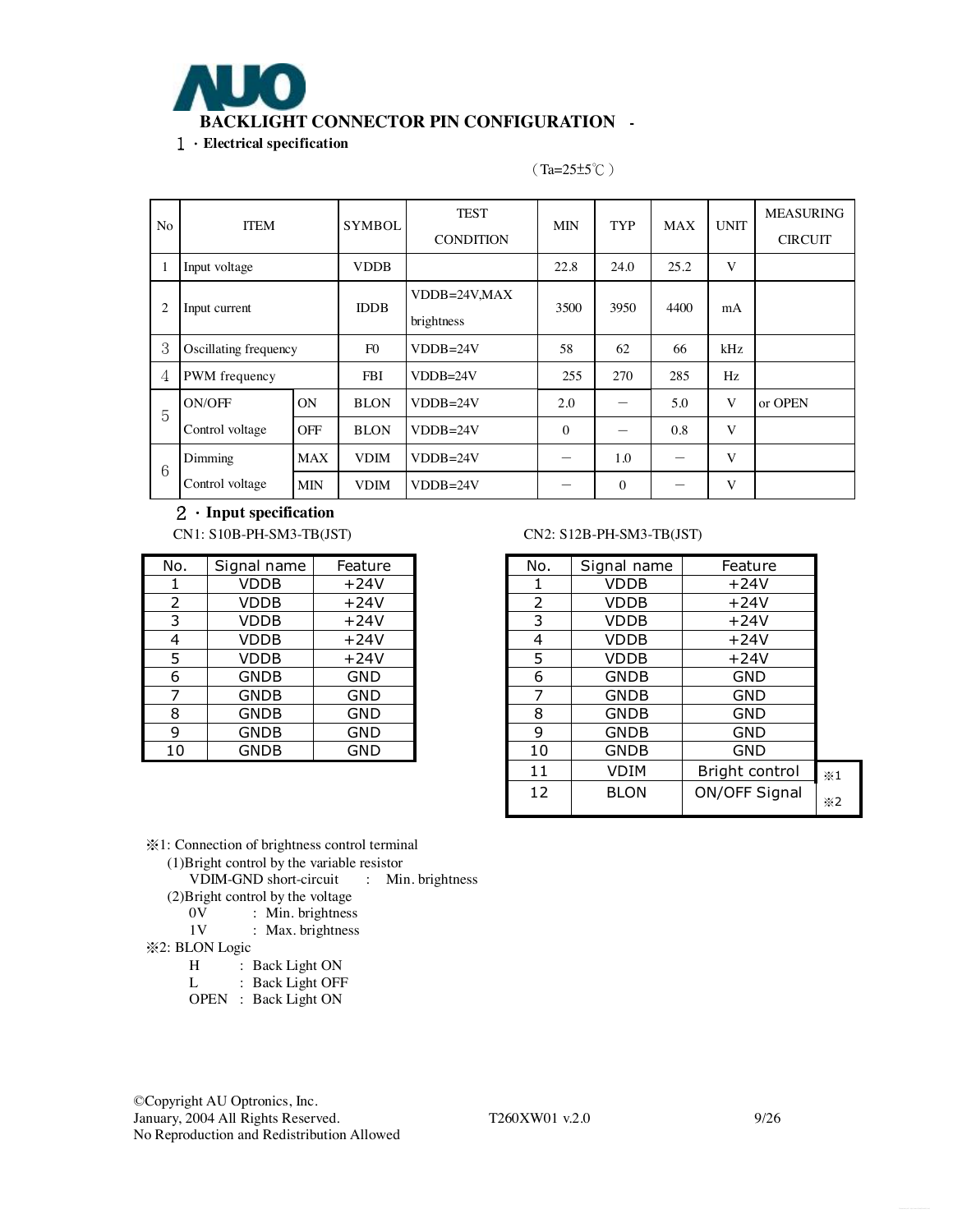

This is the signal timing required at the input of the User connector. All of the interface signal timing should be satisfied with the following specifications for it's proper operation.

### **Timing Table**

| DE only mode           |        |            |      |      |      |            |           |
|------------------------|--------|------------|------|------|------|------------|-----------|
| Parameter              |        | Symbol     | Min. | Typ. | Max. | Unit       | Condition |
| <b>Clock Frequency</b> |        | 1/Tc       | 55   | 65   | 75   | <b>MHz</b> |           |
| <b>Hsync Frequency</b> |        |            | 47.5 | 48.5 | 49.5 | <b>KHz</b> |           |
| Vsync Frequency        |        |            | 47   | 60   | 66   | <b>Hz</b>  |           |
| Horizontal             | Period | TН         | 1340 | 1344 | 1600 | clocks     |           |
|                        | Active | <b>THD</b> | 1280 | 1280 | 1280 | clocks     |           |
| Vertical               | Period | TV         | 776  | 806  | 850  | lines      |           |
|                        | Active | TVD        | 768  | 768  | 768  | lines      |           |

**\* TCH,TCL,TDS,TDH,TES : refer to timing specification of LVDS Tx chip.**

Timing diagrams of interface signal (DE only mode )



©Copyright AU Optronics, Inc. January, 2004 All Rights Reserved. T260XW01 v.2.0 10/26 No Reproduction and Redistribution Allowed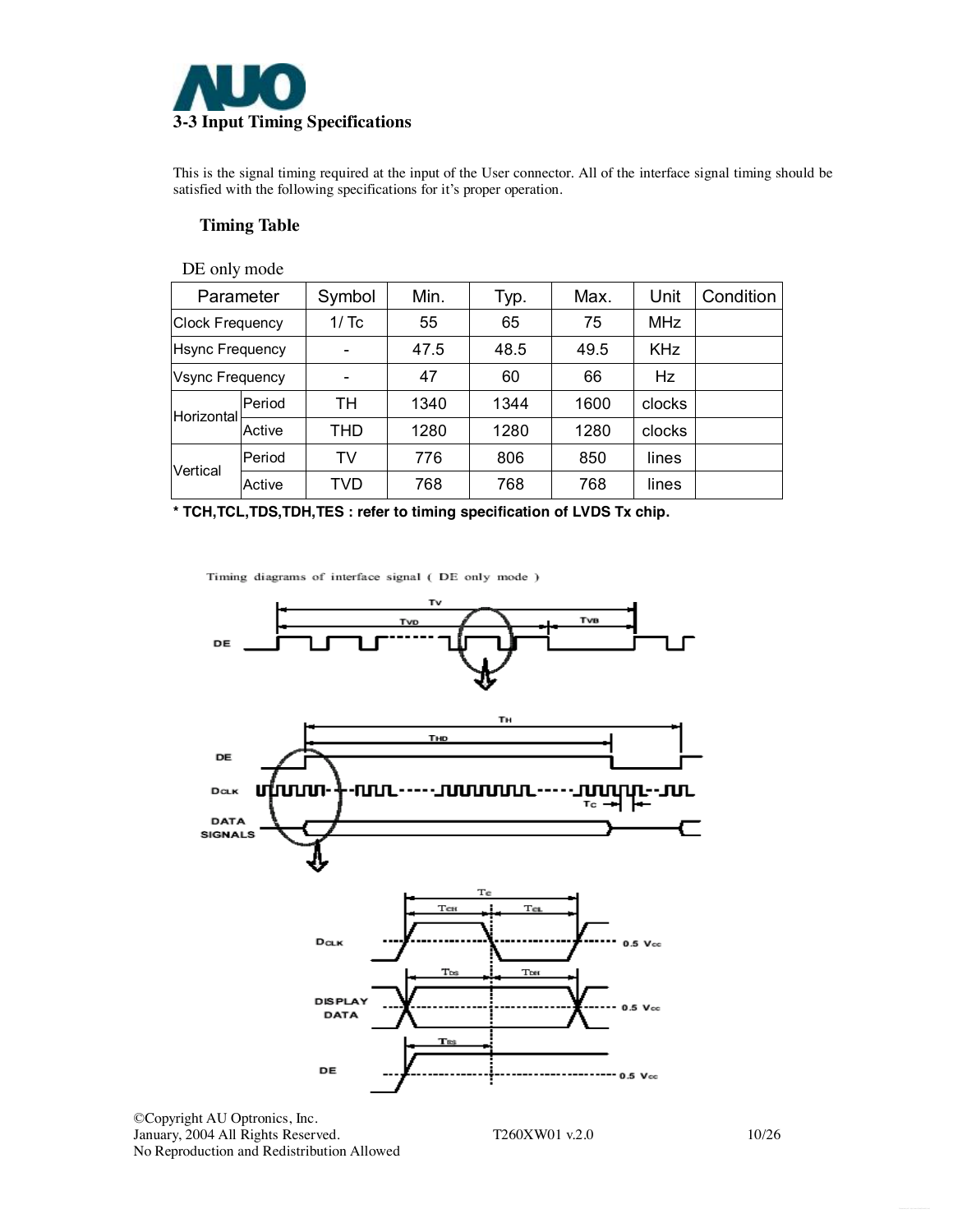

## **3-4 Color Input Data Reference**

The brightness of each primary color (red, green and blue) is based on the 8 bit gray scale data input for the color; the higher the binary input, the brighter the color. The table below provides a reference for color versus data input.

|              |                   |                |                  |                  |                     |                       |                   |                       |                        |                       |                  |                  | Input Color Data      |                   |                  |                   |                  |                       |                  |                       |                  |                    |                       |                  |                  |
|--------------|-------------------|----------------|------------------|------------------|---------------------|-----------------------|-------------------|-----------------------|------------------------|-----------------------|------------------|------------------|-----------------------|-------------------|------------------|-------------------|------------------|-----------------------|------------------|-----------------------|------------------|--------------------|-----------------------|------------------|------------------|
| Color        |                   |                |                  |                  |                     | <b>RED</b>            |                   |                       |                        |                       |                  |                  | <b>GREEN</b>          |                   |                  |                   |                  |                       |                  |                       |                  | <b>BLUE</b>        |                       |                  |                  |
|              |                   | <b>MSB</b>     |                  |                  |                     |                       |                   |                       | <b>LSB MSB</b>         |                       |                  |                  |                       |                   |                  |                   |                  | <b>LSB</b> MSB        |                  |                       |                  |                    |                       |                  | <b>LSB</b>       |
|              |                   | R7             | R <sub>6</sub>   | R <sub>5</sub>   | R <sub>4</sub>      | R <sub>3</sub>        | R2                | $R1$ $R0$             |                        | G7                    | G <sub>6</sub>   | G <sub>5</sub>   | $G4$ $G3$ $G2$ $G1$   |                   |                  |                   | G <sub>0</sub>   | B <sub>7</sub>        | <b>B6</b>        | <b>B5</b> B4          |                  | $B3$ <sub>B2</sub> |                       | B1               | B <sub>0</sub>   |
|              | <b>Black</b>      | $\theta$       | $\theta$         | $\theta$         | $\mathbf{0}$        | $\boldsymbol{0}$<br>÷ | $\theta$          | ÷<br>$\boldsymbol{0}$ | $\theta$               | $\boldsymbol{0}$      | $\boldsymbol{0}$ | $\boldsymbol{0}$ | $\overline{0}$        | $\boldsymbol{0}$  | $\theta$         | $\Omega$          | $\theta$         | Ť<br>$\theta$         | $\boldsymbol{0}$ | $\boldsymbol{0}$<br>Ŧ | $\theta$         | $\theta$           | $\theta$<br>÷         | $\theta$         | $\theta$         |
|              | Red(255)          | $\mathbf{1}$   | 1                | $\mathbf{1}$     | 1                   | $\mathbf{1}$          | $\mathbf{1}$      | 1                     | $\mathbf{1}$           | $\boldsymbol{0}$      | $\boldsymbol{0}$ | $\boldsymbol{0}$ | $\boldsymbol{0}$      | $\theta$          | $\mathbf{0}$     | $\boldsymbol{0}$  | $\boldsymbol{0}$ | $\boldsymbol{0}$      | $\boldsymbol{0}$ | $\boldsymbol{0}$      | $\boldsymbol{0}$ | $\boldsymbol{0}$   | $\boldsymbol{0}$      | $\boldsymbol{0}$ | $\boldsymbol{0}$ |
|              | Green(255)        | $\mathbf{0}$   | $\boldsymbol{0}$ | $\boldsymbol{0}$ | $\boldsymbol{0}$    | ł<br>$\boldsymbol{0}$ | $\boldsymbol{0}$  | $\boldsymbol{0}$      | Ť.<br>$\boldsymbol{0}$ | $\mathbf{1}$          | $\mathbf{1}$     | $\mathbf{1}$     | $\mathbf{1}$<br>ŧ     | $\mathbf{1}$<br>ļ | $\mathbf{1}$     | $\mathbf{1}$<br>I | $\mathbf{1}$     | Ī<br>$\boldsymbol{0}$ | $\boldsymbol{0}$ | Ī<br>$\boldsymbol{0}$ | $\boldsymbol{0}$ | $\boldsymbol{0}$   | $\mathbf{0}$<br>ł     | $\boldsymbol{0}$ | $\boldsymbol{0}$ |
| Basic        | Blue(255)         | $\mathbf{0}$   | $\boldsymbol{0}$ | $\mathbf{0}$     | $\boldsymbol{0}$    | $\boldsymbol{0}$      | $\boldsymbol{0}$  | $\mathbf{0}$          | $\boldsymbol{0}$       | ĵ<br>$\boldsymbol{0}$ | $\boldsymbol{0}$ | $\boldsymbol{0}$ | $\boldsymbol{0}$      | $\boldsymbol{0}$  | $\boldsymbol{0}$ | $\boldsymbol{0}$  | $\boldsymbol{0}$ | 1                     | $\mathbf{1}$     | $\mathbf{1}$          | $\mathbf{1}$     | $\mathbf{1}$       | $\mathbf{1}$          | $\mathbf{1}$     | $\mathbf{1}$     |
| Color        | Cyan              | $\mathbf{0}$   | $\boldsymbol{0}$ | $\boldsymbol{0}$ | $\overline{0}$<br>Ţ | $\boldsymbol{0}$      | $\overline{0}$    | $\mathbf{0}$          | $\boldsymbol{0}$       | $\mathbf{1}$          | $\mathbf{1}$     | 1                | $\mathbf{1}$<br>÷     | $\mathbf{1}$      | $\mathbf{1}$     | 1                 | $\mathbf{1}$     | $\mathbf{1}$<br>I     | $\mathbf{1}$     | $\mathbf{1}$<br>J     | $\mathbf{1}$     | 1                  | $\mathbf{1}$          | $\mathbf{1}$     | $\mathbf{1}$     |
|              | Magenta           | 1              | 1                | $\mathbf{1}$     | 1                   | $\mathbf{1}$          | $\mathbf{1}$      | $\mathbf{1}$          | $\mathbf{1}$           | $\boldsymbol{0}$      | $\boldsymbol{0}$ | $\boldsymbol{0}$ | $\boldsymbol{0}$      | $\boldsymbol{0}$  | $\boldsymbol{0}$ | $\theta$          | $\mathbf{0}$     | 1                     | $\mathbf{1}$     | $\mathbf{1}$          | 1                | 1                  | $\mathbf{1}$          | $\mathbf{1}$     | $\mathbf{1}$     |
|              | Yellow            | $\mathbf{1}$   | $\mathbf{1}$     | $\mathbf{1}$     | $\mathbf{1}$<br>ł   | $\mathbf{1}$          | $\mathbf{1}$<br>ī | $\mathbf{1}$          | ł<br>$\mathbf{1}$      | $\mathbf{1}$          | 1<br>Ť.          | $\mathbf{1}$     | $\mathbf{1}$<br>Ŧ     | $\mathbf{1}$<br>i | $\mathbf{1}$     | $\mathbf{1}$<br>j | $\mathbf{1}$     | $\boldsymbol{0}$<br>ŧ | $\boldsymbol{0}$ | $\boldsymbol{0}$<br>ŧ | $\boldsymbol{0}$ | $\boldsymbol{0}$   | $\boldsymbol{0}$<br>ŧ | $\boldsymbol{0}$ | $\Omega$         |
|              | White             | 1              | 1                | 1                | 1                   | 1                     | 1                 | 1                     | $\mathbf{1}$           | $\mathbf{1}$<br>ł     | $\mathbf{1}$     | 1                | $\mathbf{1}$          | $\mathbf{1}$      | $\mathbf{1}$     | 1                 | 1                | 1                     | 1                | 1                     | $\mathbf{1}$     | $\mathbf{1}$       | $\mathbf{1}$          | 1                | 1                |
|              | RED(000)          | $\mathbf{0}$   | $\Omega$         | $\boldsymbol{0}$ | $\mathbf{0}$        | $\boldsymbol{0}$      | $\Omega$          | $\boldsymbol{0}$      | $\boldsymbol{0}$       | $\boldsymbol{0}$      | $\boldsymbol{0}$ | $\boldsymbol{0}$ | $\boldsymbol{0}$      | $\boldsymbol{0}$  | $\boldsymbol{0}$ | $\boldsymbol{0}$  | $\boldsymbol{0}$ | $\boldsymbol{0}$      | $\boldsymbol{0}$ | $\boldsymbol{0}$      | $\boldsymbol{0}$ | $\boldsymbol{0}$   | $\boldsymbol{0}$      | $\boldsymbol{0}$ | $\boldsymbol{0}$ |
|              | RED(001)          | $\theta$       | $\mathbf{0}$     | $\boldsymbol{0}$ | 0 <sup>1</sup>      | $\boldsymbol{0}$      | $\mathbf{0}$      | $\boldsymbol{0}$<br>t | $\boldsymbol{0}$       | $\mathbf{0}$          | $\mathbf{0}$     | $\boldsymbol{0}$ | 0 <sup>1</sup>        | $\overline{0}$    | $\mathbf{0}$     | $\overline{0}$    | $\mathbf{0}$     | Ţ<br>$\boldsymbol{0}$ | $\boldsymbol{0}$ | $\boldsymbol{0}$<br>ł | $\theta$         | $\theta$           | 0 <sup>1</sup>        | $\boldsymbol{0}$ | $\mathbf{0}$     |
| <b>RED</b>   |                   |                |                  |                  |                     |                       |                   |                       |                        |                       |                  |                  |                       |                   |                  |                   |                  |                       |                  |                       |                  |                    |                       |                  |                  |
|              | RED(254)          | 1              | $\mathbf{1}$     | $\mathbf{1}$     | $\mathbf{1}$        | $\mathbf{1}$          | $\mathbf{1}$      | $\mathbf{1}$<br>j     | $\boldsymbol{0}$       | $\boldsymbol{0}$      | $\boldsymbol{0}$ | $\boldsymbol{0}$ | $\boldsymbol{0}$      | $\overline{0}$    | $\boldsymbol{0}$ | $\boldsymbol{0}$  | $\mathbf{0}$     | $\boldsymbol{0}$      | $\boldsymbol{0}$ | $\boldsymbol{0}$      | $\boldsymbol{0}$ | $\boldsymbol{0}$   | $\boldsymbol{0}$      | $\boldsymbol{0}$ | $\Omega$         |
|              | RED(255)          | $\mathbf{1}$   | 1                | $\mathbf{1}$     | $\mathbf{1}$        | $\mathbf{1}$          | $\mathbf{1}$      | $\mathbf{1}$          | $\mathbf{1}$           | $\boldsymbol{0}$      | $\boldsymbol{0}$ | $\boldsymbol{0}$ | $\boldsymbol{0}$      | $\boldsymbol{0}$  | $\boldsymbol{0}$ | $\mathbf{0}$      | $\mathbf{0}$     | $\mathbf{0}$          | $\boldsymbol{0}$ | $\boldsymbol{0}$      | $\boldsymbol{0}$ | $\boldsymbol{0}$   | $\boldsymbol{0}$      | $\boldsymbol{0}$ | $\boldsymbol{0}$ |
|              | <b>GREEN(000)</b> | $\mathbf{0}$   | $\mathbf{0}$     | $\boldsymbol{0}$ | $\mathbf{0}$<br>ŧ   | $\boldsymbol{0}$      | $\boldsymbol{0}$  | ł<br>$\mathbf{0}$     | $\mathbf{0}$           | $\boldsymbol{0}$      | $\boldsymbol{0}$ | $\boldsymbol{0}$ | $\boldsymbol{0}$<br>ł | $\overline{0}$    | $\boldsymbol{0}$ | $\mathbf{0}$      | $\overline{0}$   | $\theta$<br>ŧ         | $\boldsymbol{0}$ | j<br>$\boldsymbol{0}$ | $\mathbf{0}$     | $\Omega$           | $\boldsymbol{0}$<br>÷ | $\mathbf{0}$     | $\mathbf{0}$     |
|              | <b>GREEN(001)</b> | $\Omega$       | $\mathbf{0}$     | $\mathbf{0}$     | $\mathbf{0}$        | $\theta$              | $\Omega$          | $\mathbf{0}$          | $\mathbf{0}$           | $\mathbf{0}$<br>÷     | $\mathbf{0}$     | $\theta$         | $\boldsymbol{0}$      | $\theta$          | $\boldsymbol{0}$ | $\overline{0}$    | 1                | $\theta$              | $\mathbf{0}$     | $\theta$              | $\boldsymbol{0}$ | $\mathbf{0}$       | $\boldsymbol{0}$      | $\theta$         | $\mathbf{0}$     |
| <b>GREEN</b> | ----              |                |                  |                  |                     |                       |                   |                       |                        |                       |                  |                  |                       |                   |                  |                   |                  |                       |                  |                       |                  |                    |                       |                  |                  |
|              | <b>GREEN(254)</b> | $\mathbf{0}$   | $\boldsymbol{0}$ | $\boldsymbol{0}$ | $\boldsymbol{0}$    | $\mathbf{0}$          | $\mathbf{0}$      | $\boldsymbol{0}$      | $\mathbf{0}$           | $\mathbf{1}$          | $\mathbf{1}$     | $\mathbf{1}$     | $\mathbf{1}$          | $\mathbf{1}$      | $\mathbf{1}$     | $\mathbf{1}$      | $\boldsymbol{0}$ | $\boldsymbol{0}$      | $\boldsymbol{0}$ | $\mathbf{0}$          | $\boldsymbol{0}$ | $\boldsymbol{0}$   | $\boldsymbol{0}$      | $\boldsymbol{0}$ | $\boldsymbol{0}$ |
|              | <b>GREEN(255)</b> | $\overline{0}$ | $\overline{0}$   | $\mathbf{0}$     | ŧ<br>$\overline{0}$ | $\bf{0}$              | $\bf{0}$          | 0 <sup>1</sup>        | $\mathbf{0}$           | $\mathbf{1}$          | $\mathbf{1}$     | $\mathbf{1}$     | $\mathbf{1}$          | $\mathbf{1}$      | $\mathbf{1}$     | $\mathbf{1}$<br>I | $\mathbf{1}$     | ŧ<br>$\boldsymbol{0}$ | $\boldsymbol{0}$ | ł<br>$\boldsymbol{0}$ | $\boldsymbol{0}$ | $\boldsymbol{0}$   | $\overline{0}$        | $\boldsymbol{0}$ | $\Omega$         |
|              | <b>BLUE(000)</b>  | $\theta$       | $\boldsymbol{0}$ | $\boldsymbol{0}$ | $\mathbf{0}$        | $\boldsymbol{0}$      | $\mathbf{0}$      | $\mathbf{0}$          | $\boldsymbol{0}$       | $\boldsymbol{0}$      | $\boldsymbol{0}$ | $\boldsymbol{0}$ | $\boldsymbol{0}$      | $\boldsymbol{0}$  | $\boldsymbol{0}$ | $\boldsymbol{0}$  | $\boldsymbol{0}$ | $\boldsymbol{0}$      | $\boldsymbol{0}$ | $\boldsymbol{0}$      | $\boldsymbol{0}$ | $\boldsymbol{0}$   | $\boldsymbol{0}$      | $\boldsymbol{0}$ | $\boldsymbol{0}$ |
|              | <b>BLUE(001)</b>  | $\Omega$       | $\boldsymbol{0}$ | $\Omega$         | $\boldsymbol{0}$    | $\theta$              | $\Omega$          | $\mathbf{0}$          | $\Omega$               | $\theta$              | $\boldsymbol{0}$ | $\theta$         | $\boldsymbol{0}$      | $\theta$          | $\boldsymbol{0}$ | $\theta$          | $\mathbf{0}$     | $\theta$              | $\mathbf{0}$     | $\boldsymbol{0}$      | $\mathbf{0}$     | $\theta$           | $\boldsymbol{0}$      | $\Omega$         | $\mathbf{1}$     |
| <b>BLUE</b>  |                   |                |                  |                  |                     |                       |                   |                       |                        |                       |                  |                  |                       |                   |                  |                   |                  |                       |                  |                       |                  |                    |                       |                  |                  |
|              | <b>BLUE(254)</b>  | $\Omega$       | $\boldsymbol{0}$ | $\boldsymbol{0}$ | $\Omega$            | $\boldsymbol{0}$      | $\mathbf{0}$      | $\boldsymbol{0}$      | $\theta$               | $\boldsymbol{0}$<br>÷ | $\mathbf{0}$     | $\boldsymbol{0}$ | $\theta$              | $\boldsymbol{0}$  | $\mathbf{0}$     | $\mathbf{0}$      | $\theta$         | 1                     | $\mathbf{1}$     | $\mathbf{1}$          | $\mathbf{1}$     | 1                  | $\mathbf{1}$          | $\mathbf{1}$     | $\boldsymbol{0}$ |
|              | <b>BLUE(255)</b>  | $\theta$       | $\theta$         | $\Omega$         | $\theta$            | $\theta$              | $\theta$          | $\theta$              | $\theta$               | $\theta$              | $\theta$         | $\theta$         | $\boldsymbol{0}$      | $\boldsymbol{0}$  | $\boldsymbol{0}$ | $\theta$          | $\theta$         | 1                     | 1                | 1                     | 1                | 1                  | 1                     | 1                | 1                |

## **COLOR DATA REFERENCE**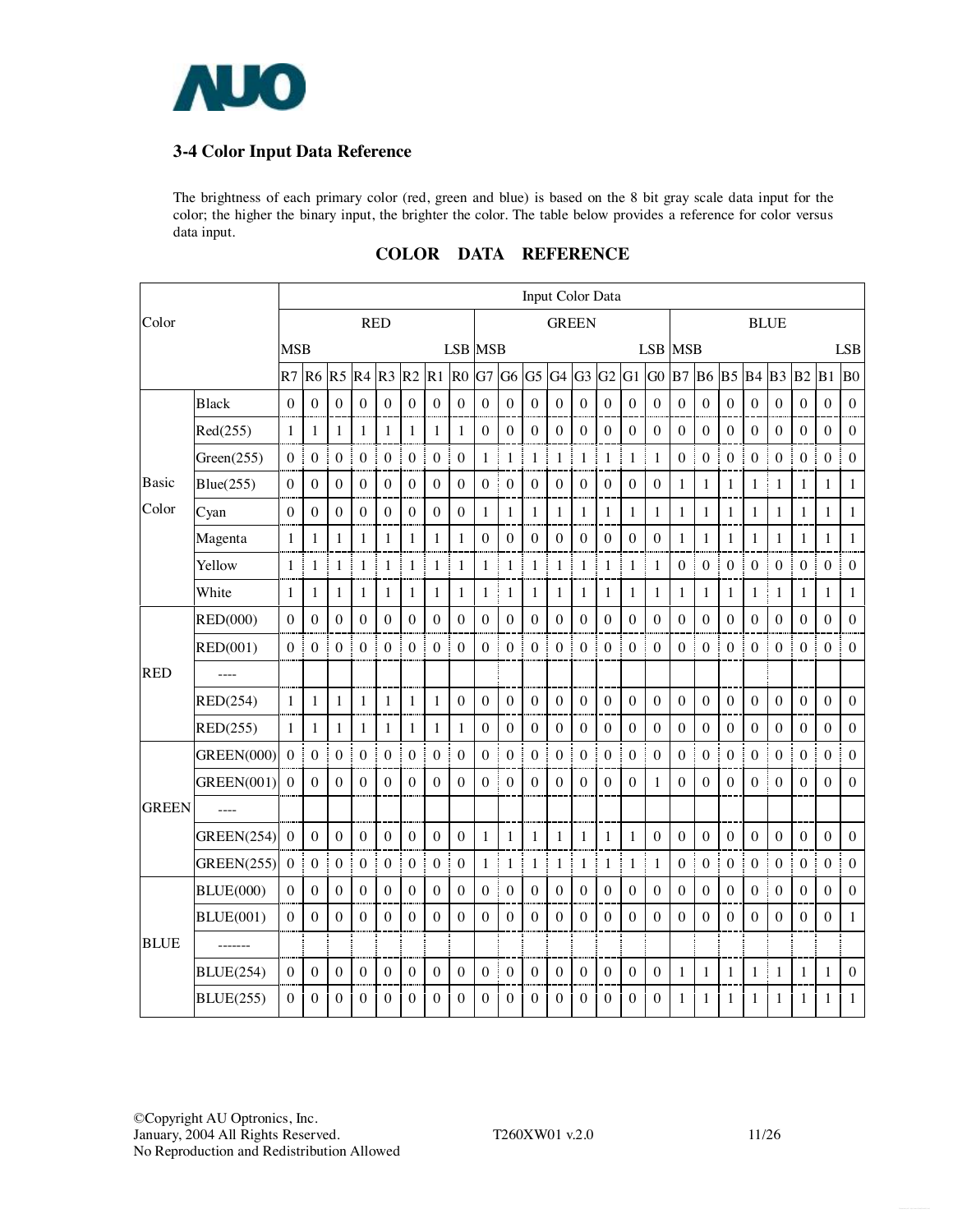



|                |                   | Units |      |           |
|----------------|-------------------|-------|------|-----------|
| Parameter      | Min.              | Typ.  |      |           |
| t1             | 470               |       | 1000 | <b>us</b> |
| t2             | 5                 | -     |      | ms        |
| t3             | 200               |       |      | ms        |
| t4             | 200               |       |      | ms        |
| t <sub>5</sub> | 5                 |       |      | ms        |
| t6             | $\qquad \qquad -$ |       | 30   | ms        |
| t7             |                   |       |      | S         |

**Note:** User should follow the power on/off sequence and the rising/falling time to avoid miss operation of the panel.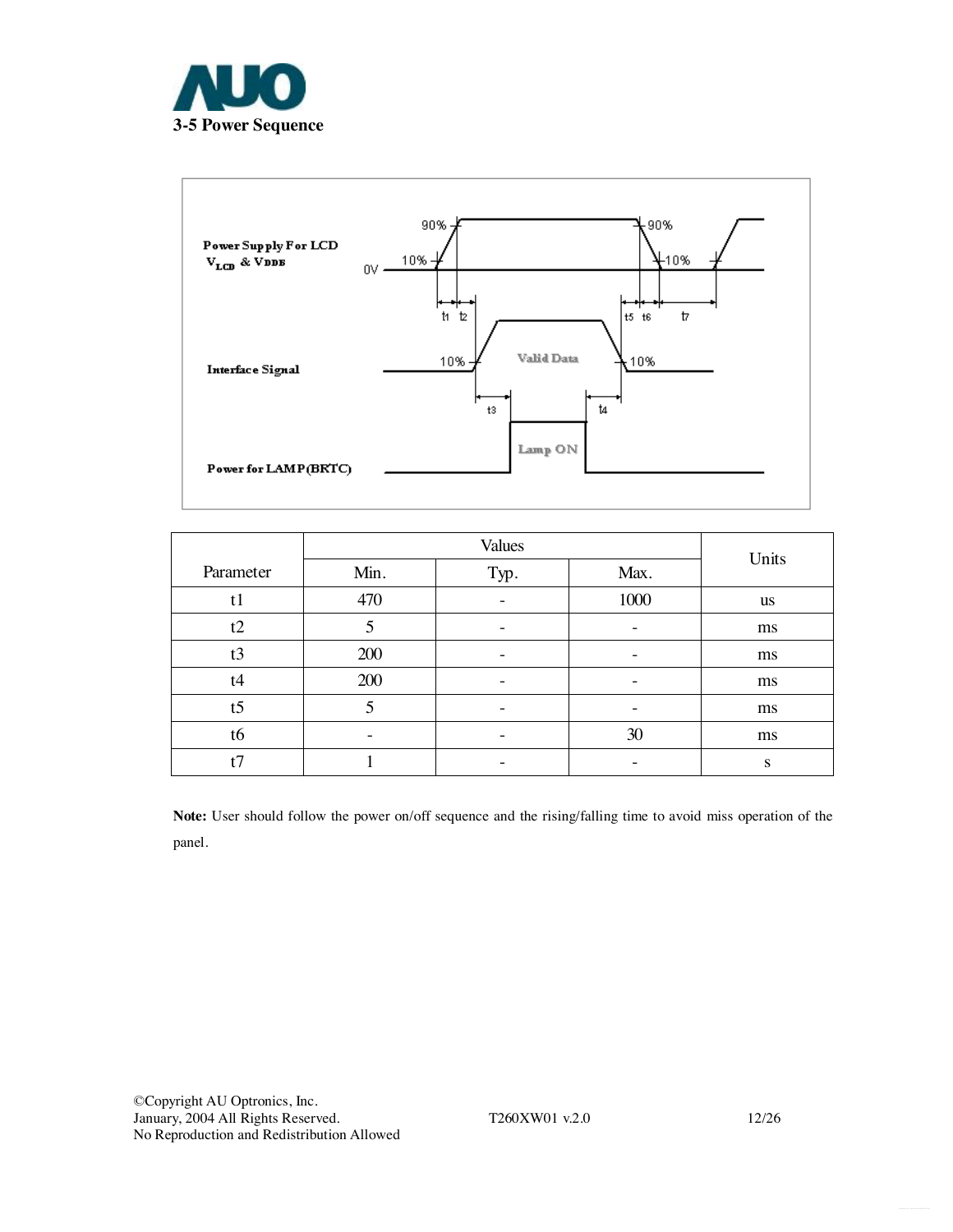

## **4. Optical Specification**

Optical characteristics are determined after the unit has been 'ON' and stable for approximately 30 minutes in a dark environment at 25℃. The values specified are at an approximate distance 50cm from the LCD surface at a viewing angle of  $\Phi$  and  $\theta$  equal to  $0^{\circ}$ .





| <b>Parameter</b>                       |              | <b>Symbol</b>       | <b>Values</b>            |                   |                          | <b>Units</b> | <b>Notes</b>   |
|----------------------------------------|--------------|---------------------|--------------------------|-------------------|--------------------------|--------------|----------------|
|                                        |              |                     | Min.                     | Typ.              | Max.                     |              |                |
| <b>Contrast Ratio</b>                  |              | CR                  | 500                      | 600               |                          |              | $\mathbf{1}$   |
| Surface Luminance, white               |              | <b>LWH</b>          | 500                      | 600               |                          | $cd/m^2$     | $\overline{2}$ |
| Response Time                          |              | Gray to Gray        | $\overline{\phantom{a}}$ | 12                |                          | ms           |                |
|                                        |              | ${\rm Tr}$          | $\overline{\phantom{a}}$ | 15                | 18                       |              | 3              |
|                                        |              | Tf                  | $\bar{a}$                | 10                | 13                       |              | 3              |
| Color                                  | <b>RED</b>   | $R_X$               |                          | 0.647             |                          |              |                |
| Chromaticity                           |              | $R_Y$               |                          | 0.339             |                          |              |                |
|                                        | <b>GREEN</b> | $G_X$               | Typ.-0.03                | 0.296             | $Typ.+0.03$              |              |                |
|                                        |              | $G_Y$               |                          | 0.613             |                          |              |                |
|                                        | <b>BLUE</b>  | $B_X$               |                          | 0.138             |                          |              |                |
|                                        |              | $B_Y$               |                          | 0.075             |                          |              |                |
|                                        | <b>WHITE</b> | $W_X$               |                          | 0.301             |                          |              |                |
|                                        |              | $W_Y$               |                          | 0.327             |                          |              |                |
| Viewing Angle                          |              |                     |                          |                   |                          |              |                |
| x axis, right( $\varphi = 0^{\circ}$ ) |              | $\theta_{\rm r}$    | 80                       | 85                | $\overline{a}$           | Degree       | $\overline{4}$ |
| x axis, left( $\varphi = 180^\circ$ )  |              | $\theta_1$          | 80                       | 85                | $\overline{a}$           |              |                |
| y axis, up( $\varphi = 90^\circ$ )     |              | $\theta$ u          | 80                       | 85                | ÷,                       |              |                |
| y axis, down $(\varphi = 0^{\circ})$   |              | $\theta$ $_{\rm d}$ | 80                       | 85                | $\overline{\phantom{0}}$ |              |                |
| White Uniformity                       |              | $\delta w$          | 70                       | $\qquad \qquad -$ |                          | $\%$         | 5              |

©Copyright AU Optronics, Inc. January, 2004 All Rights Reserved. T260XW01 v.2.0 13/26 No Reproduction and Redistribution Allowed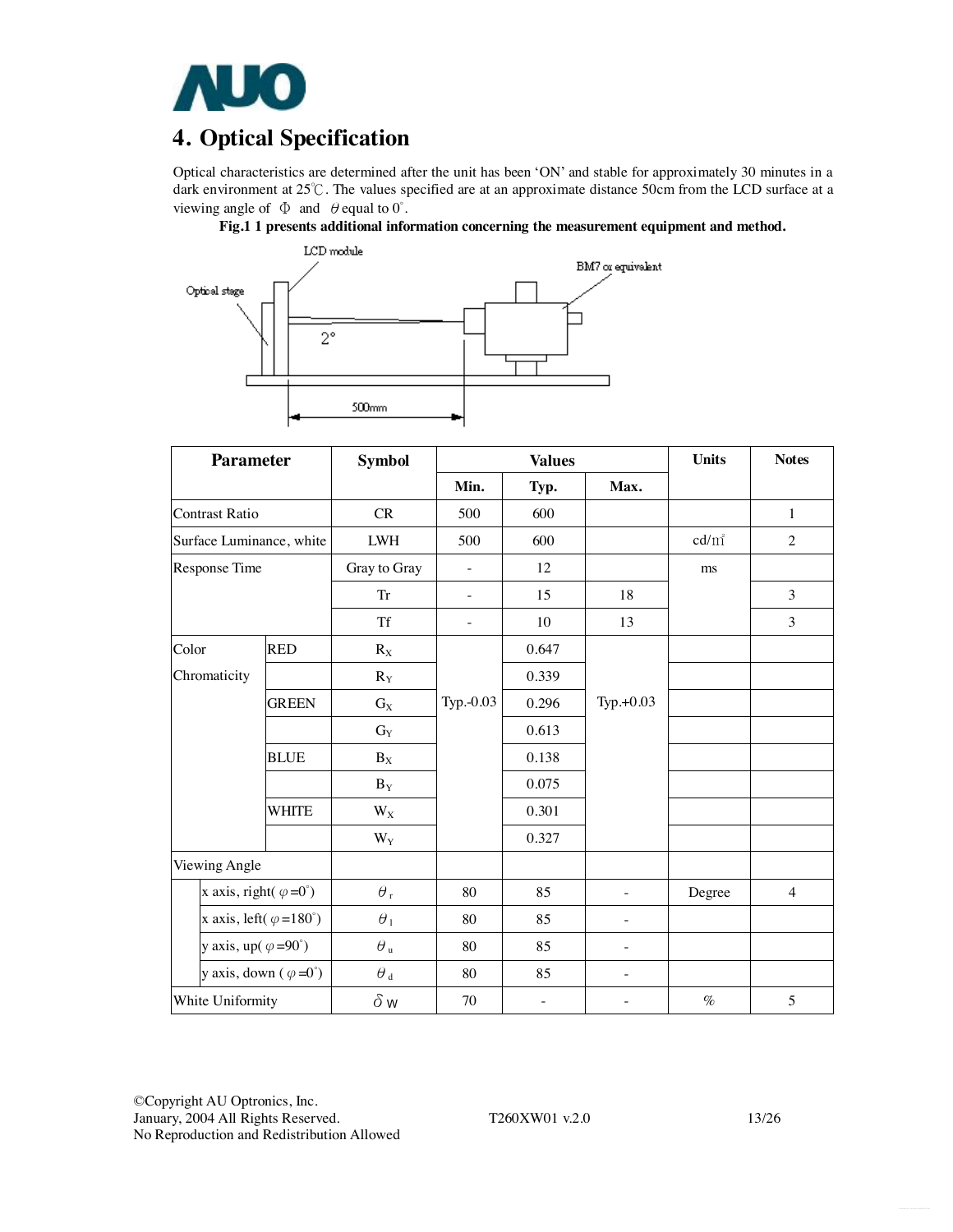

1. Contrast Ratio (CR) is defined mathematically as:

## **Surface Luminance with all white pixels Contrast Ratio= Surface Luminance with all black pixels**

- 2. Surface luminance is luminance value at point 1 across the LCD surface 50cm from the surface with all pixels displaying white. (FIG2)
- 3. Response time is the time required for the display to transition from white to black (Rise Time,  $Tr_R$ ) and from black to white (Decay Time,  $Tr_D$ ). For additional information see FIG3.
- 4.Viewing angle is the angle at which the contrast ratio is greater than 5. The angles are determined for the horizontal or x axis and the vertical or y axis with respect to the z axis which is normal to the LCD surface. For more information see FIG4.
- 5. Definition of white uniformity:

White uniformity is calculated with the following formula. Luminance are measured at the following five points  $(1~5)$ .

 $\delta w =$  Minimum Brightness of five points Maximum Brightness of five points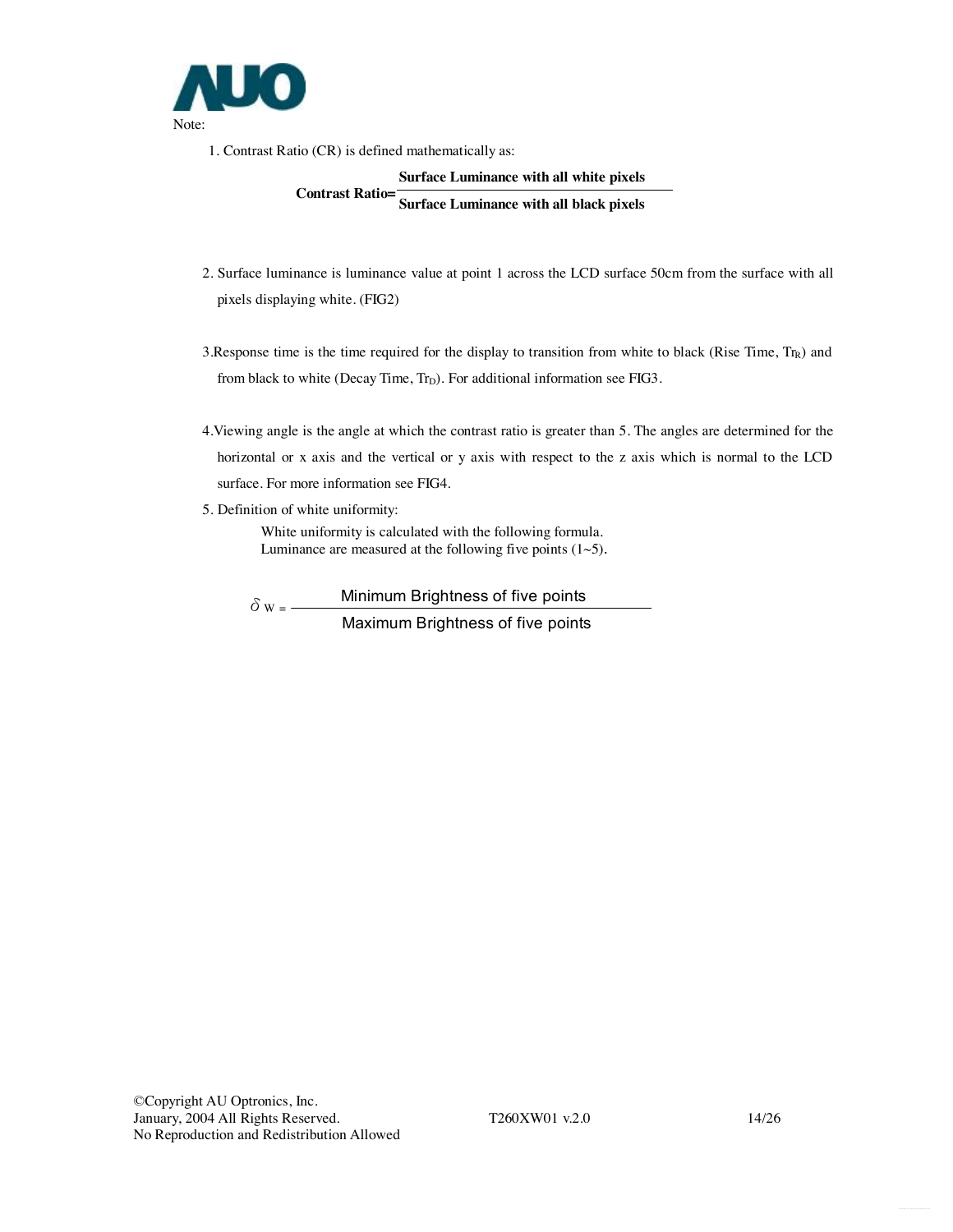



### **FIG.3 Response Time**

The response time is defined as the following figure and shall be measured by switching the input signal for "black" and "white".

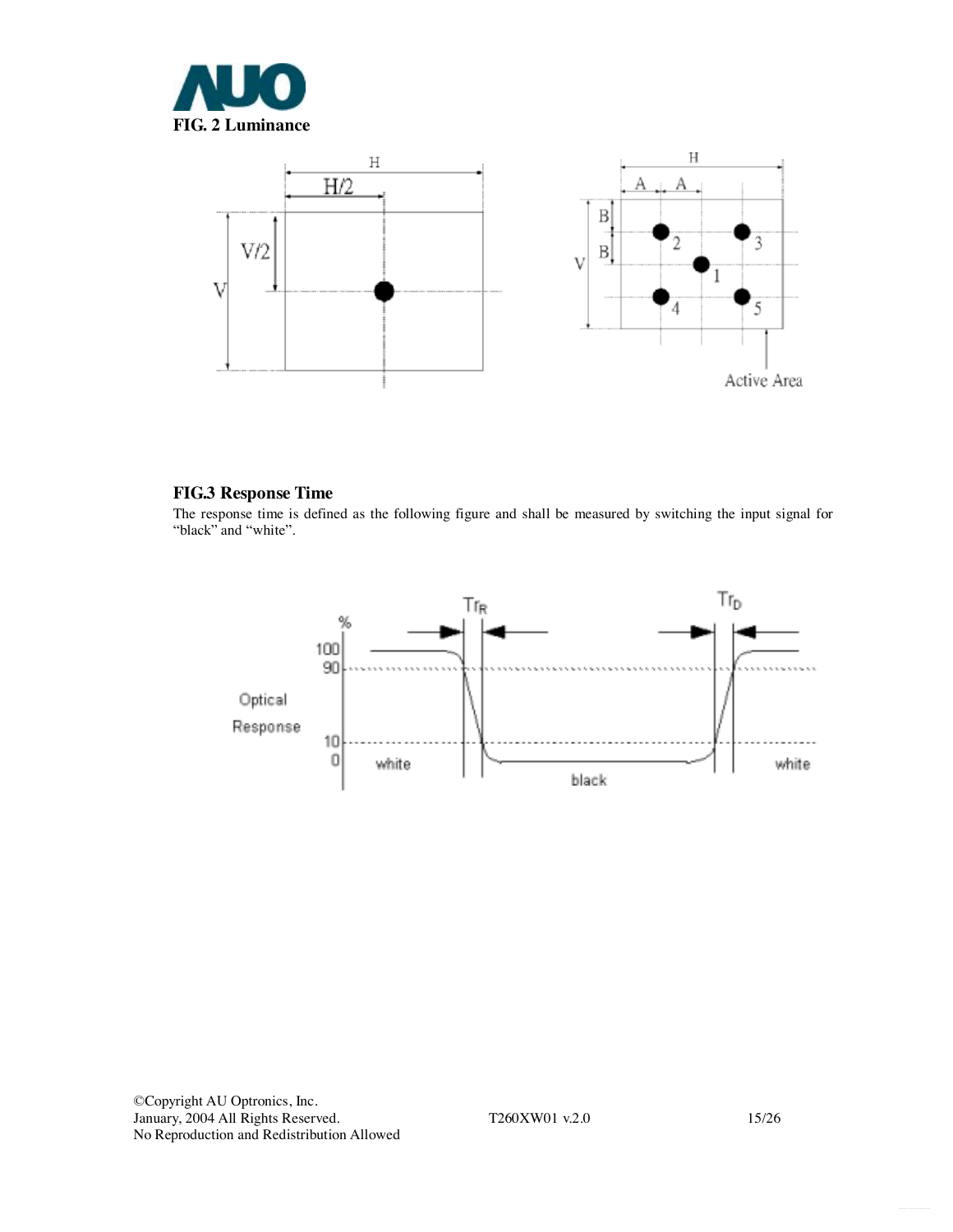

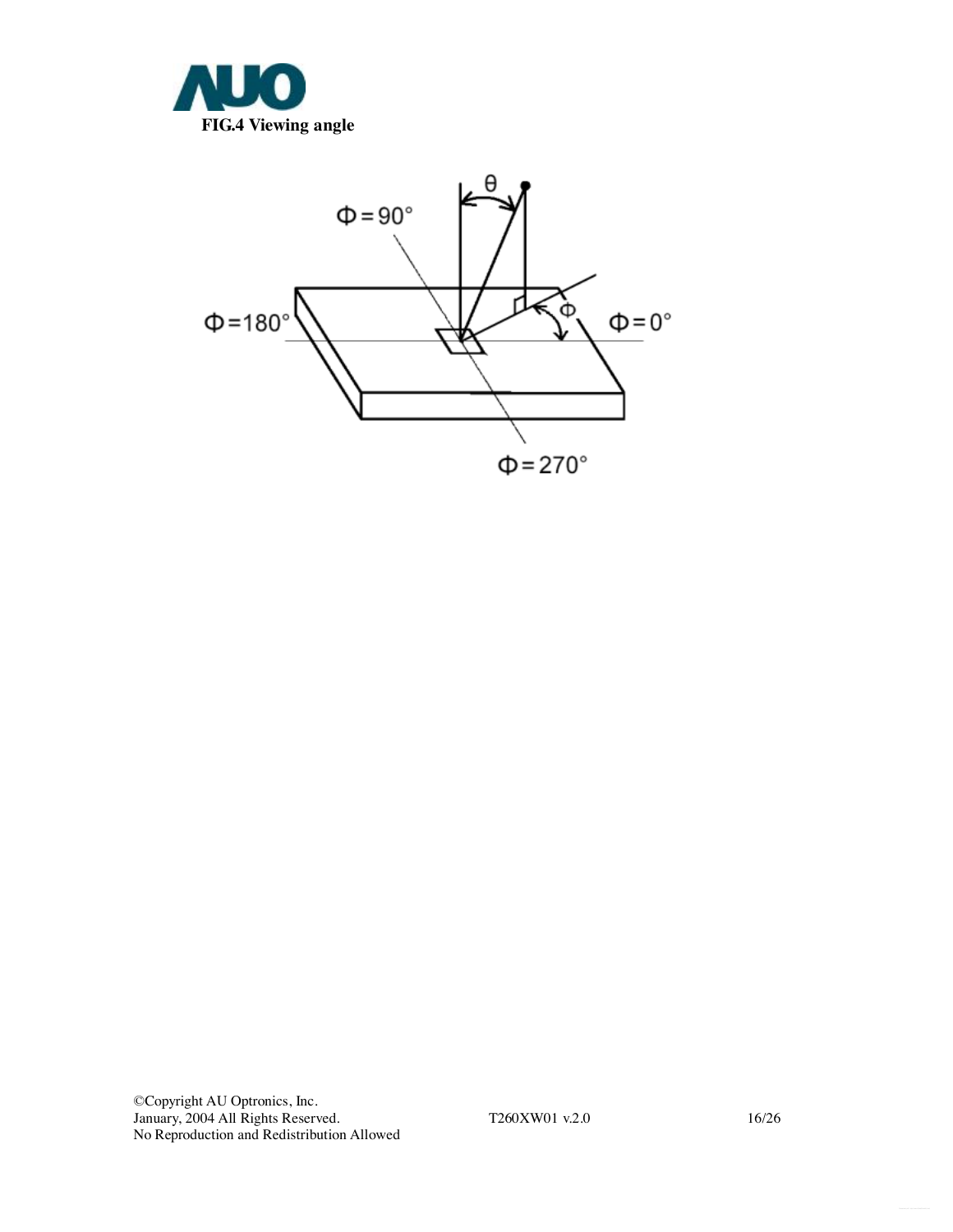

## **5. Mechanical Characteristics**

The contents provide general mechanical characteristics for the model T260XW01. In addition the figures in the next page are detailed mechanical drawing of the LCD.

|                          | Horizontal       | $620.8$ mm               |  |
|--------------------------|------------------|--------------------------|--|
| <b>Outline Dimension</b> | Vertical         | 389.00mm                 |  |
|                          | Depth            | 39.50mm(w/I inverter)    |  |
|                          |                  | $33.50$ mm(w/o inverter) |  |
| Bezel Area               | Horizontal       | 570.40mm                 |  |
|                          | Vertical         | 343.84mm                 |  |
| Active Display Area      | Horizontal       | 566.40mm                 |  |
|                          | Vertical         | 339.84mm                 |  |
| Weight                   | $4000g$ (Typ.)   |                          |  |
| <b>Surface Treatment</b> | Hard Coating, LR |                          |  |

Note: Suggest to fix this panel via side mount as well as front mount simultaneously.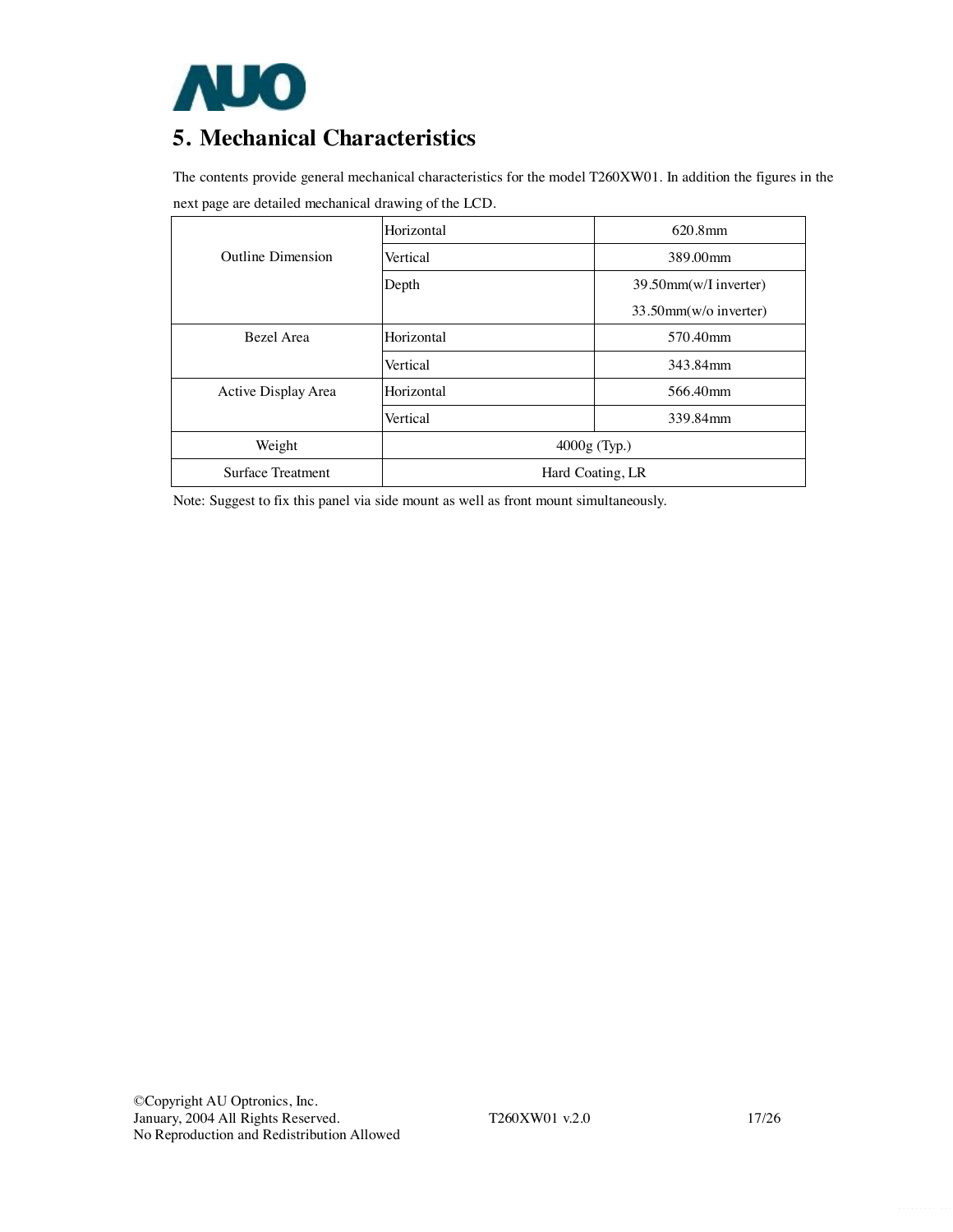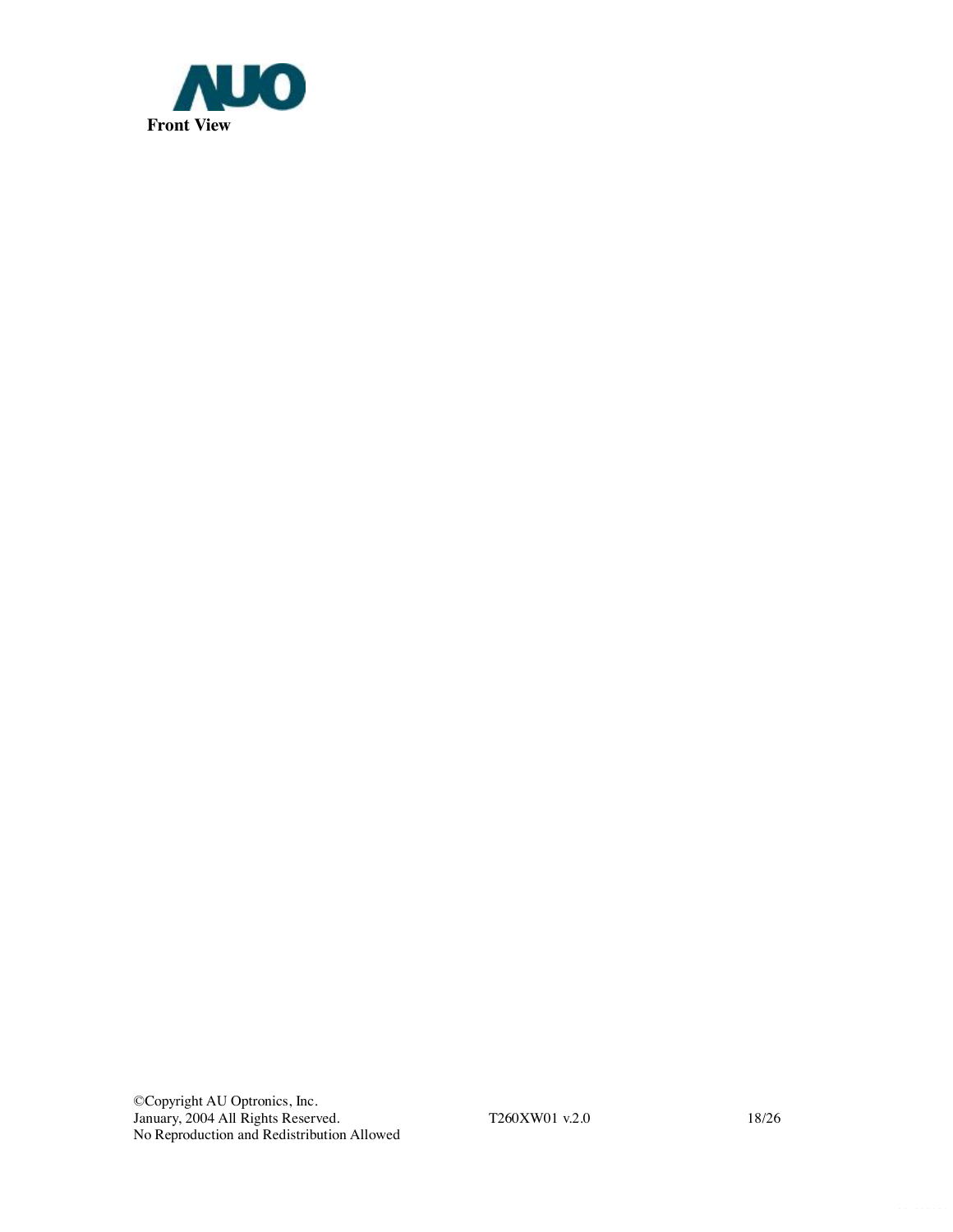

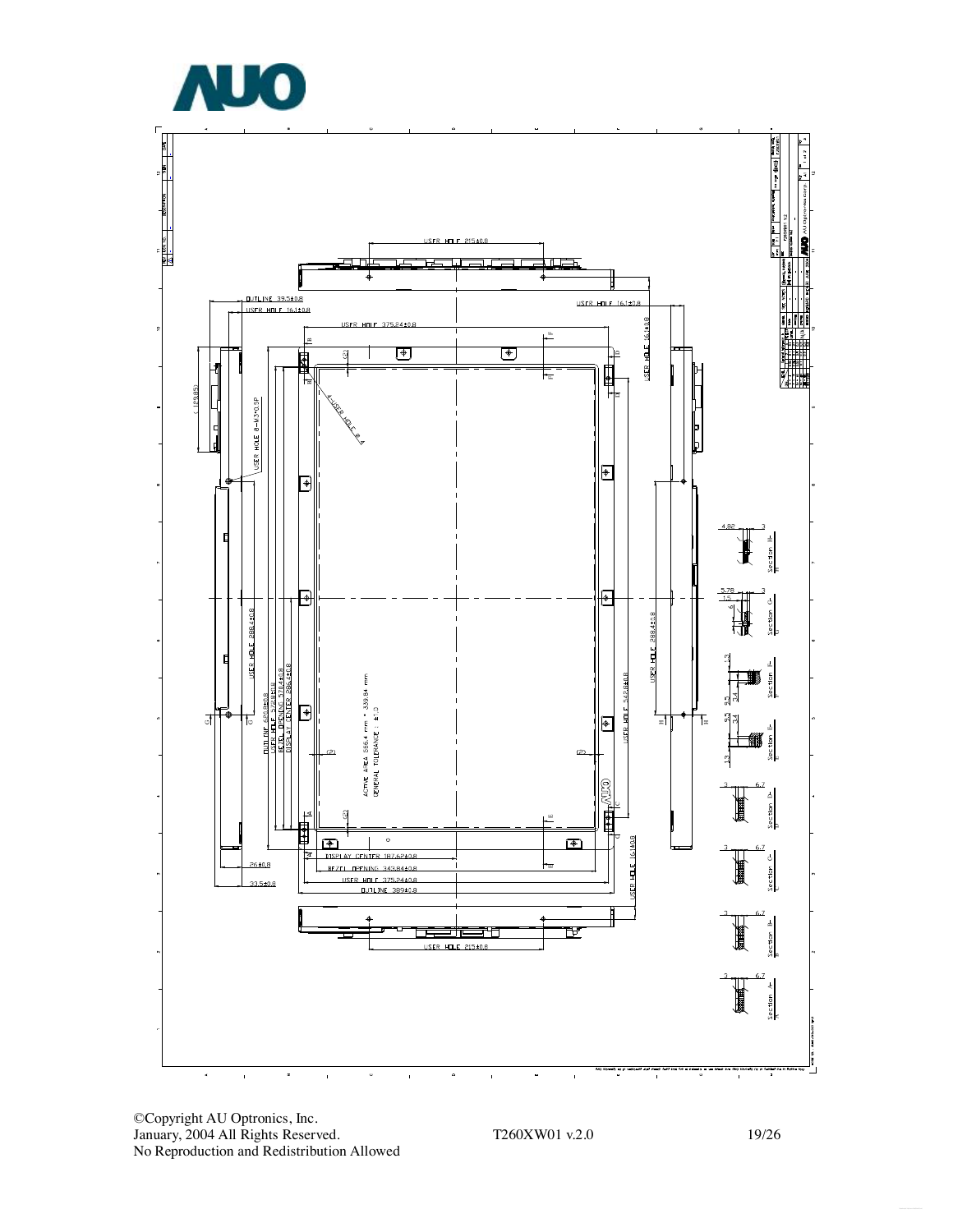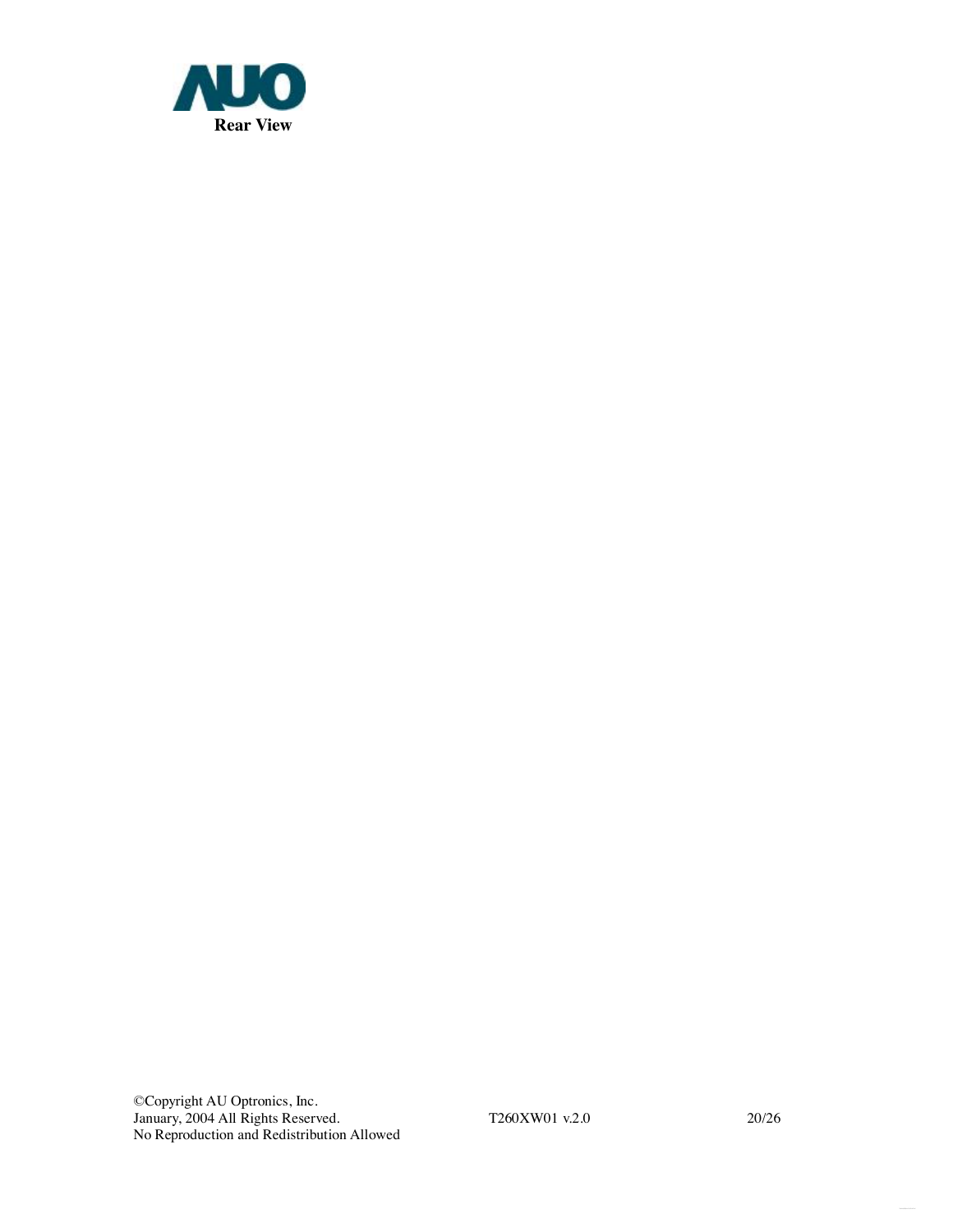

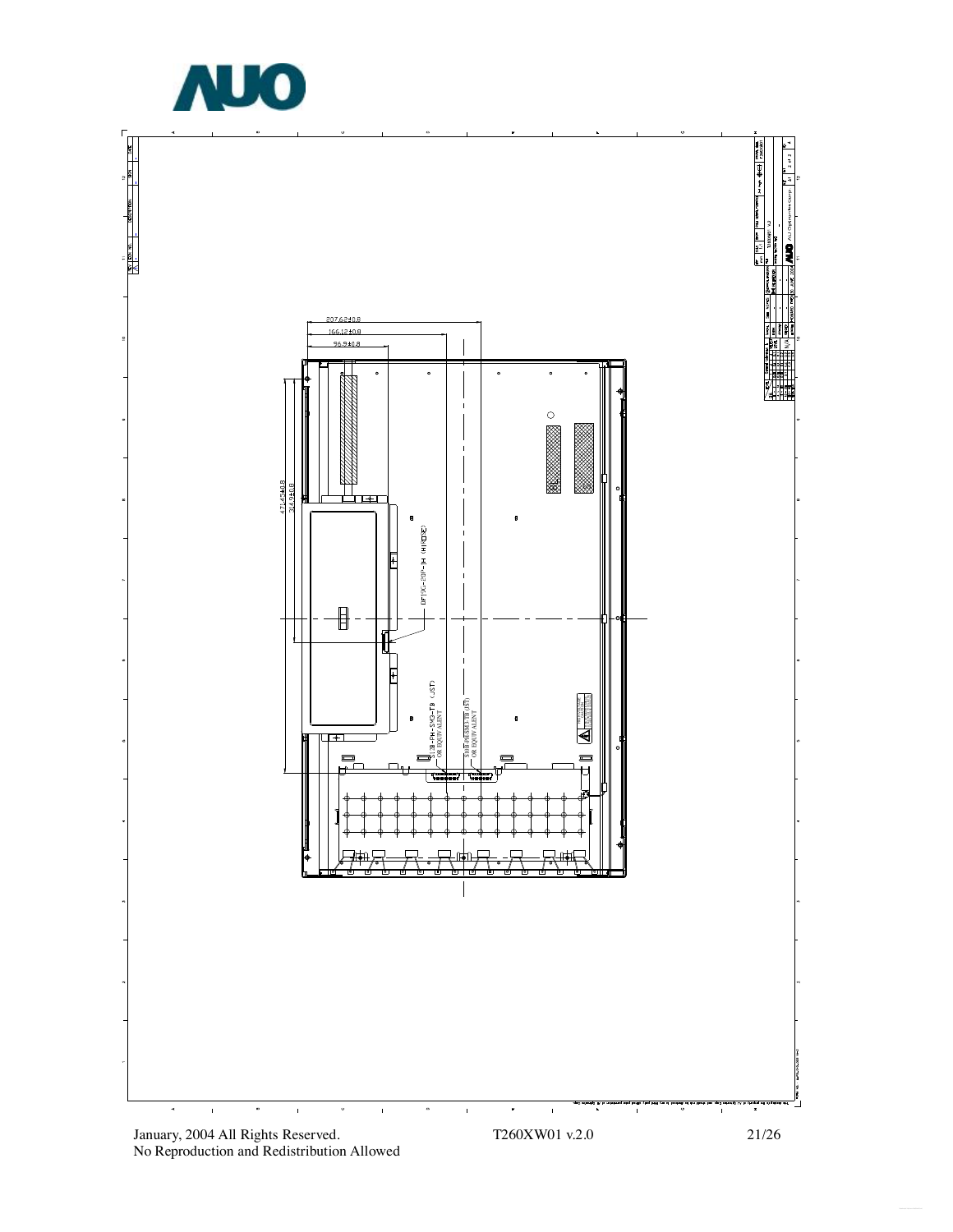

Environment test condition

| Test Item                       | Condition                                                                     | Remark                                                                                                                                                                                                                                                                                                                              |
|---------------------------------|-------------------------------------------------------------------------------|-------------------------------------------------------------------------------------------------------------------------------------------------------------------------------------------------------------------------------------------------------------------------------------------------------------------------------------|
| High temperature storage test   | Ta= $60^{\circ}$ C<br>240h                                                    | Note $1,2,3$                                                                                                                                                                                                                                                                                                                        |
| Low temperature storage test    | Ta= $-20^{\circ}$ C 240h                                                      | Note $1,2,3$                                                                                                                                                                                                                                                                                                                        |
| High temperature operation test | Ta=50℃ 50%RH 240h                                                             | Note $1,2,3$                                                                                                                                                                                                                                                                                                                        |
| Low temperature operation test  | $Ta=0^{\circ}$ C 240h                                                         | Note $1,2,3$                                                                                                                                                                                                                                                                                                                        |
| Thermal Shock Test              | -20℃~60℃                                                                      | Note $1,2,3$                                                                                                                                                                                                                                                                                                                        |
|                                 | 1H, 10mins, 1H, 5 cycles                                                      |                                                                                                                                                                                                                                                                                                                                     |
|                                 |                                                                               |                                                                                                                                                                                                                                                                                                                                     |
|                                 |                                                                               |                                                                                                                                                                                                                                                                                                                                     |
|                                 |                                                                               |                                                                                                                                                                                                                                                                                                                                     |
| Vibration test                  | Wave form: random                                                             | Note $1,2,3$                                                                                                                                                                                                                                                                                                                        |
|                                 |                                                                               |                                                                                                                                                                                                                                                                                                                                     |
|                                 |                                                                               |                                                                                                                                                                                                                                                                                                                                     |
|                                 |                                                                               |                                                                                                                                                                                                                                                                                                                                     |
|                                 |                                                                               |                                                                                                                                                                                                                                                                                                                                     |
| Shock test                      |                                                                               | Note $1,2,3$                                                                                                                                                                                                                                                                                                                        |
|                                 |                                                                               |                                                                                                                                                                                                                                                                                                                                     |
|                                 |                                                                               |                                                                                                                                                                                                                                                                                                                                     |
|                                 |                                                                               |                                                                                                                                                                                                                                                                                                                                     |
|                                 | Electrostatic discharge (non-operation)<br>(non-operating)<br>(non-operating) | 150 pF,150 $\Omega$ ,10kV,1 second, 9 Note 3<br>position on the panel, 10 times<br>each place<br>Vibration level: 1.0G RMS<br>Bandwidth: 10-500Hz<br>Duration: X, Y, Z 10min<br>One time each direction<br>Shock level: 100G<br>Waveform: half since wave, 2ms<br>Direction: $\pm X$ , $\pm Y$ , $\pm Z$<br>One time each direction |

Note 1: Evaluation should be tested after storage at room temperature for one hour.

Note 2: There should be no change which might affect the practical display function when the

display quality test is conducted under normal operating condition.

Note 3: Judgment: (a) Function OK.

(b). No serious image quality degradation.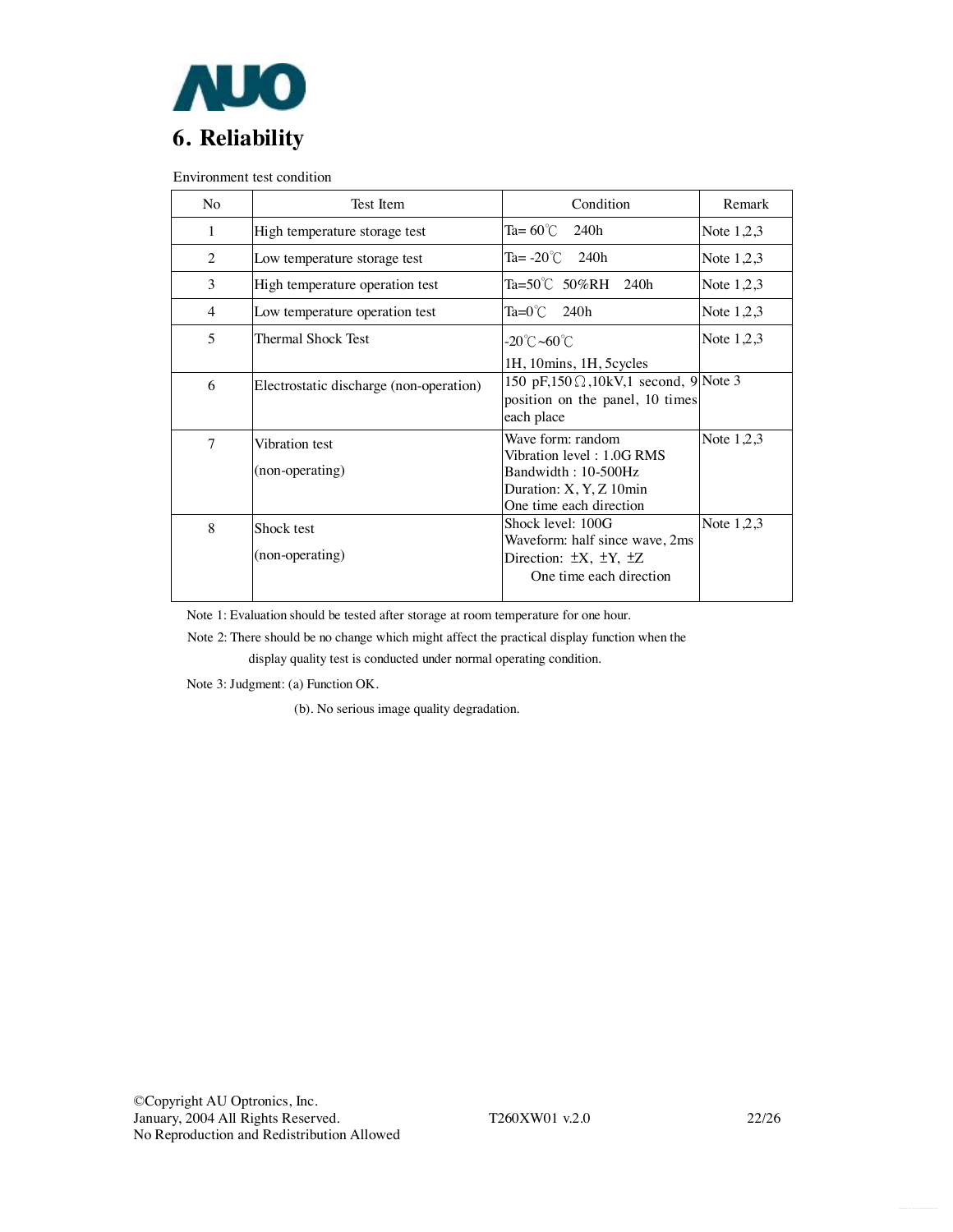

## **7. International Standard**

### **7-1. Safety**

(1) UL1950 Third Edition, Underwriters Laboratories, Inc. Jan. 28, 1995

Standard for Safety of Information Technology Equipment Including electrical Business Equipment.

(2) CAN/CSA C22.2 No. 950-95 Third Edition, Canadian Standards Association, Jan. 28, 1995

Standard for Safety of Information Technology Equipment Including Electrical Business Equipment.

(3) EN60950 : 1992+A2: 1993+A2: 1993+C3: 1995+A4: 1997+A11: 1997

IEC 950: 1991+A1: 1992+A2: 1993+C3: 1995+A4:1996

European Committee for Electrotechnical Standardization (CENELEC)

EUROPEAN STANDARD for Safety of Information Technology Equipment Including Electrical Business Equipment.

### **7-2. EMC**

- a) ANSI C63.4 "Methods of Measurement of Radio-Noise Emissions from Low-Voltage Electrical and Electrical Equipment in the Range of 9kHz to 40GHz. "American National standards Institute(ANSI), 1992
- b) C.I.S.P.R "Limits and Methods of Measurement of Radio Interface Characteristics of Information Technology Equipment." International Special committee on Radio Interference.
- c) EN 55022 "Limits and Methods of Measurement of Radio Interface Characteristics of Information Technology Equipment." European Committee for Electrotechnical Standardization. (CENELEC), 1998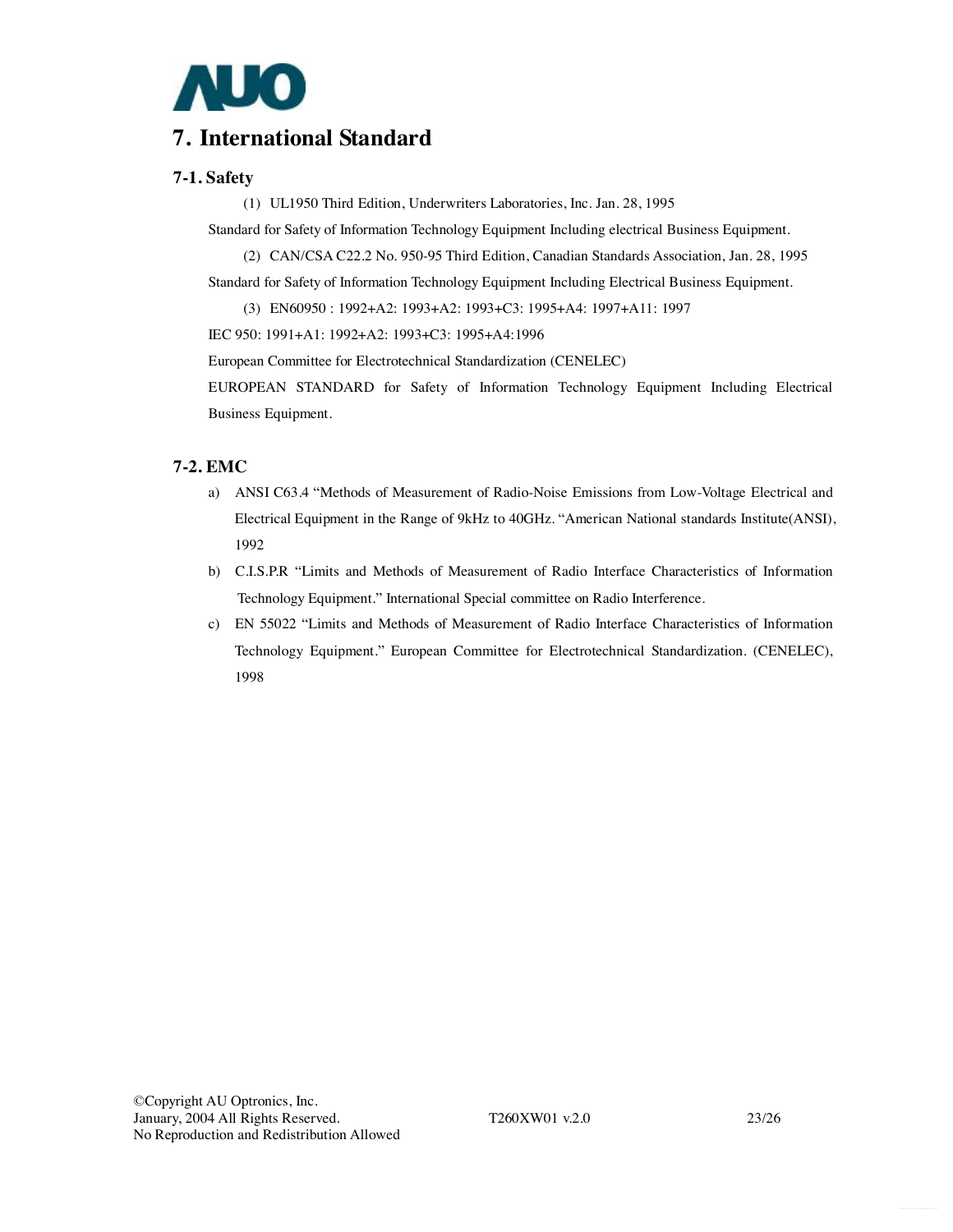

# **8. Packing**

(1)Label Sample

| 59.15B06.008-M1<br>P/N<br><b>BL</b><br>BL EC<br>5050202221<br>K040303F-A<br>BI<br><b>IOT No</b><br><b>CFL LOT No VFa</b>                                | COLD CATHODE FLUORESCENT<br><b>LAMP IN LCD PANEL CONTAINS</b><br>A SMALL AMOUNT OF MERCURY<br><b>EASE FOLLOW LOCAL</b><br><b>ORDINANCES OR REGULATIONS</b><br><b>FOR DISPOSAL</b><br>$-1 - 1AV-H-1234$<br>F-150X0-A-0-1 |  |  |  |  |
|---------------------------------------------------------------------------------------------------------------------------------------------------------|-------------------------------------------------------------------------------------------------------------------------------------------------------------------------------------------------------------------------|--|--|--|--|
| XX/XX<br>Model No: T140VN01<br>$-50.3$<br><b>AU Optronic</b><br>E247522<br>Film them at<br><b>SERVICE</b><br><b>Tarbon</b><br>************************* |                                                                                                                                                                                                                         |  |  |  |  |
| (2) Carton Label                                                                                                                                        |                                                                                                                                                                                                                         |  |  |  |  |
| <b>AU Optronics</b><br>MODEL NO:<br><b>PART NO:</b>                                                                                                     | $OTY$ :                                                                                                                                                                                                                 |  |  |  |  |
| <b>CUSTOMER NO</b><br><b>CARTON NO:</b><br>Made in Taiwan                                                                                               | $*$ VM10A - 03C1800007*                                                                                                                                                                                                 |  |  |  |  |
| $(3)$ Carton Size                                                                                                                                       |                                                                                                                                                                                                                         |  |  |  |  |
| The outside dimension of carton is $767(L)$ mm $*$ 270(W) mm $*$ 490(H) mm.                                                                             |                                                                                                                                                                                                                         |  |  |  |  |

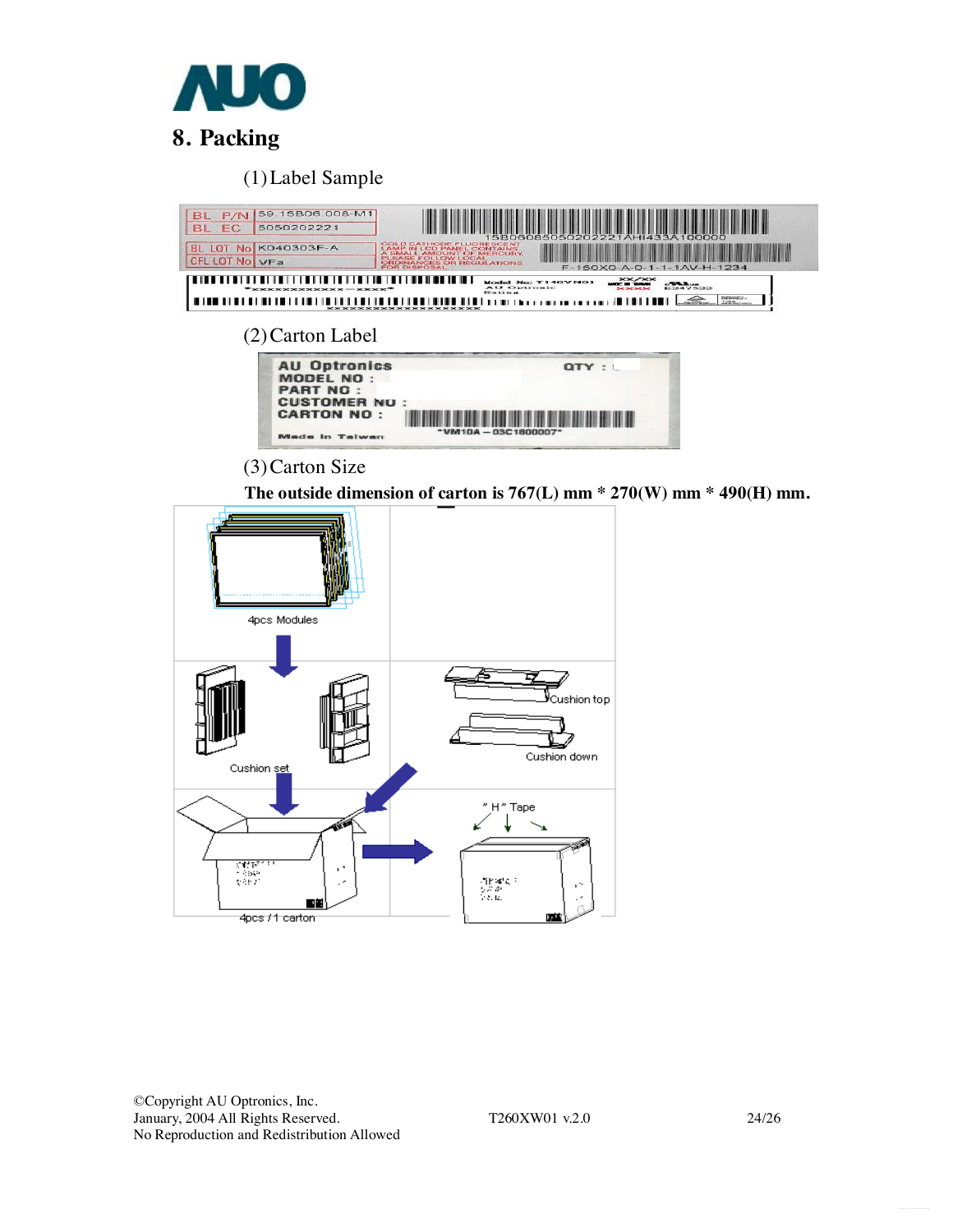

Please pay attention to the followings when you use this TFT LCD module.

## **9-1 MOUNTING PRECAUTIONS**

- (1) You must mount a module using holes arranged in four corners and four sides.
- (2) You should consider the mounting structure so that uneven force (ex. Twisted stress) is not applied to module. And the case on which a module is mounted should have sufficient strength so that external force is not transmitted directly to the module.
- (3) Please attach the surface transparent protective plate to the surface in order to protect the polarizer. Transparent protective plate should have sufficient strength in order to the resist external force.
- (4) You should adopt radiation structure to satisfy the temperature specification.
- (5) Acetic acid type and chlorine type materials for the cover case are not desirable because the former generates corrosive gas of attacking the polarizer at high temperature and the latter causes circuit break by electro-chemical reaction.
- (6) Do not touch, push or rub the exposed polarizers with glass, tweezers or anything harder than HB pencil lead. And please do not rub with dust clothes with chemical treatment. Do not touch the surface of polarizer for bare hand or greasy cloth. (Some cosmetics are detrimental to the polarizer.)
- (7) When the surface becomes dusty, please wipe gently with absorbent cotton or other soft materials like chamois soaks with petroleum benzene. Normal-hexane is recommended for cleaning the adhesives used to attach front/ rear polarizers. Do not use acetone, toluene and alcohol because they cause chemical damage to the polarizer.
- (8) Wipe off saliva or water drops as soon as possible. Their long time contact with polarizer causes deformations and color fading.
- (9) Do not open the case because inside circuits do not have sufficient strength.

#### **9-2 OPERATING PRECAUTIONS**

(1) The spike noise causes the mis-operation of circuits. It should be lower than following voltage:

V=±200mV(Over and under shoot voltage)

- (2) Response time depends on the temperature. (In lower temperature, it becomes longer..)
- (3) In lower temperature, response time (required time that brightness is stable after turned on) becomes longer and it might effect the brightness.
- (4) Be careful for condensation at sudden temperature change. Condensation makes damage to polarizer or electrical contacted parts. And after fading condensation, smear or spot will occur.
- (5) When fixed patterns are displayed for a long time, remnant image is likely to occur.
- (6) Module has high frequency circuits. Sufficient suppression to the electromagnetic interference shall be done by system manufacturers. Grounding and shielding methods may be important to minimize the interface.

#### **9-3 ELECTROSTATIC DISCHARGE CONTROL**

Since a module is composed of electronic circuits, it is not strong to electrostatic discharge. Make certain that treatment persons are connected to ground through wrist band etc. And don't touch interface pin directly.